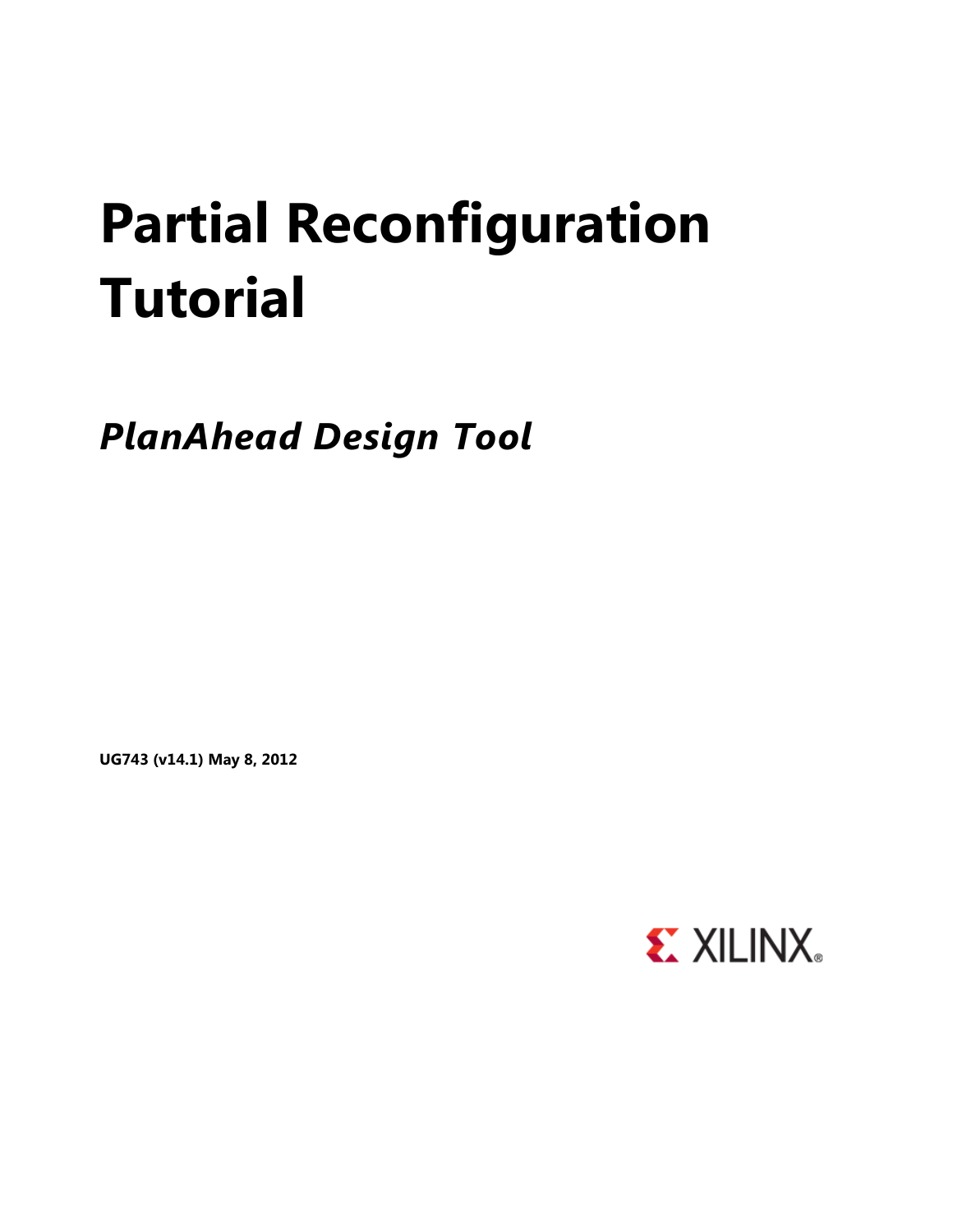

#### **Notice of Disclaimer**

The information disclosed to you hereunder (the "Materials") is provided solely for the selection and use of Xilinx products. To the maximum extent permitted by applicable law: (1) Materials are made available "AS IS" and with all faults, Xilinx hereby DISCLAIMS ALL WARRANTIES AND CONDITIONS, EXPRESS, IMPLIED, OR STATUTORY, INCLUDING BUT NOT LIMITED TO WARRANTIES OF MERCHANTABILITY, NON-INFRINGEMENT, OR FITNESS FOR ANY PARTICULAR PURPOSE; and (2) Xilinx shall not be liable (whether in contract or tort, including negligence, or under any other theory of liability) for any loss or damage of any kind or nature related to, arising under, or in connection with, the Materials (including your use of the Materials), including for any direct, indirect, special, incidental, or consequential loss or damage (including loss of data, profits, goodwill, or any type of loss or damage suffered as a result of any action brought by a third party) even if such damage or loss was reasonably foreseeable or Xilinx had been advised of the possibility of the same. Xilinx assumes no obligation to correct any errors contained in the Materials or to notify you of updates to the Materials or to product specifications. You may not reproduce, modify, distribute, or publicly display the Materials without prior written consent. Certain products are subject to the terms and conditions of the Limited Warranties which can be viewed at [http://www.xilinx.com/warranty.htm;](http://www.xilinx.com/warranty.htm) IP cores may be subject to warranty and support terms contained in a license issued to you by Xilinx. Xilinx products are not designed or intended to be fail-safe or for use in any application requiring fail-safe performance; you assume sole risk and liability for use of Xilinx products in Critical Applications[: http://www.xilinx.com/warranty.htm#critapps.](http://www.xilinx.com/warranty.htm%23critapps)

©Copyright 2012 Xilinx, Inc. Xilinx, the Xilinx logo, Artix, ISE, Kintex, Spartan, Virtex, Zynq, and other designated brands included herein are trademarks of Xilinx in the United States and other countries. All other trademarks are the property of their respective owners..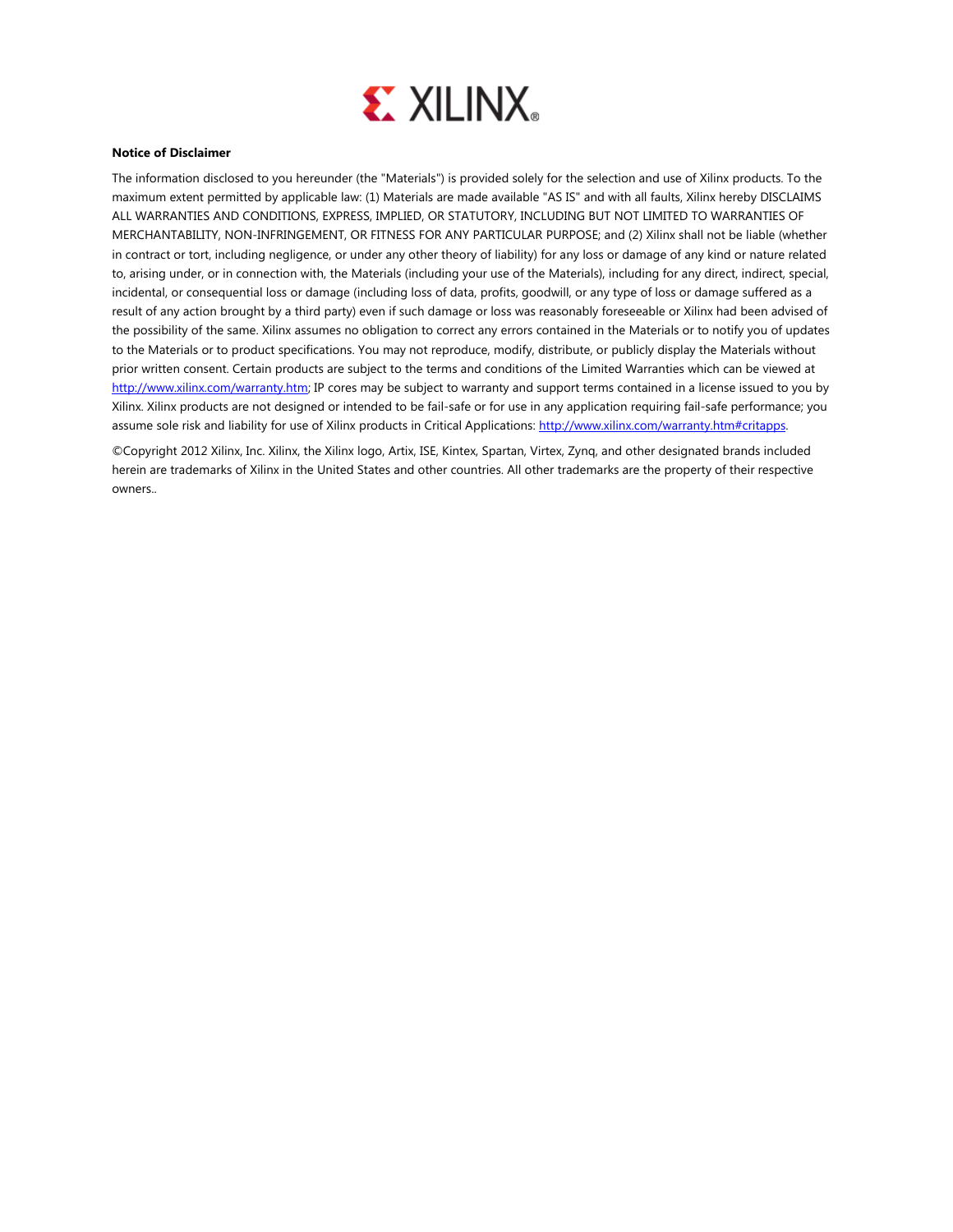

# **Table of Contents**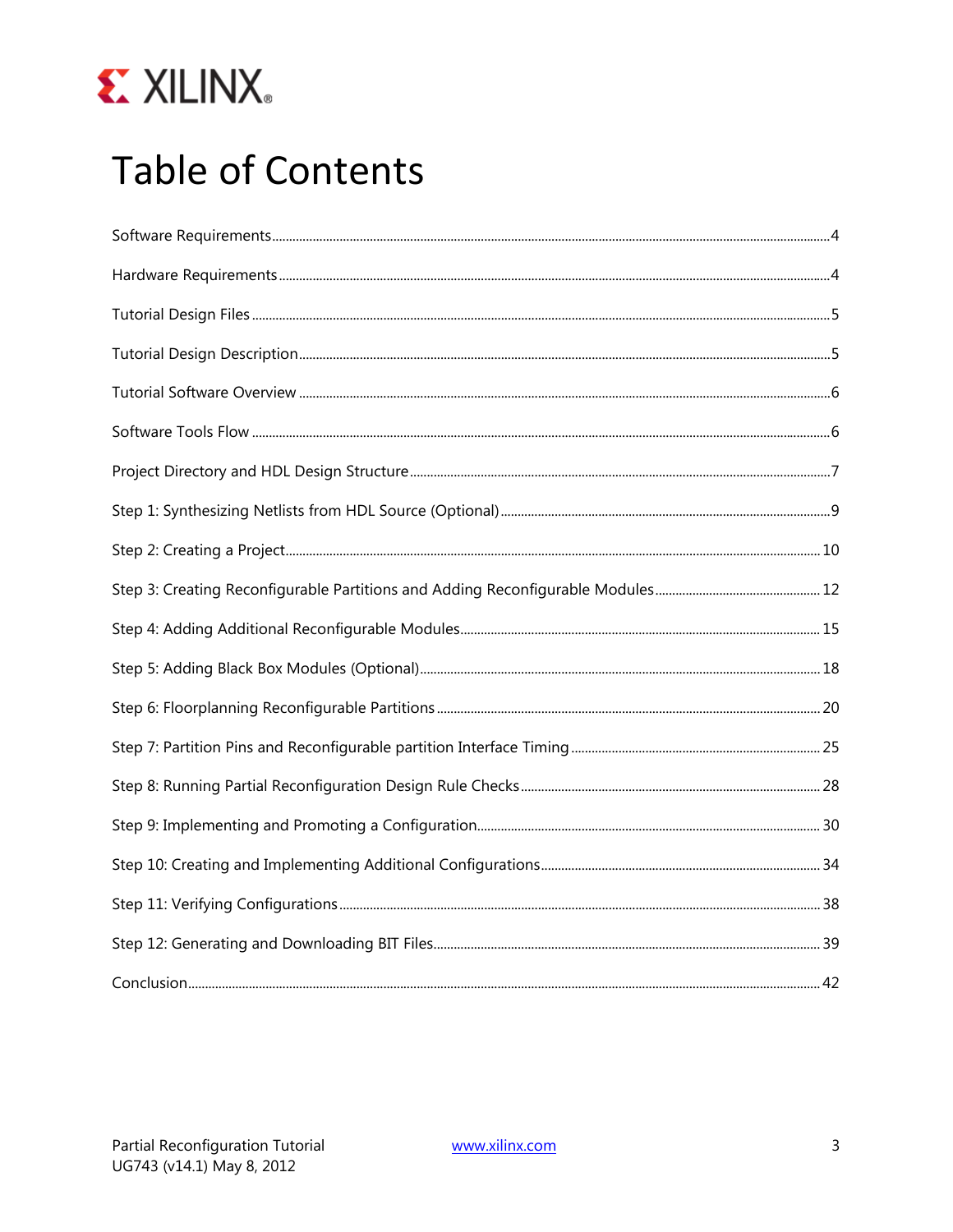

## Partial Reconfiguration Tutorial

This tutorial demonstrates how to create a simple partial reconfiguration (PR) design from Hardware Description Language (HDL) synthesis through BIT file generation and download. Xilinx® software tools are used to implement and analyze the design through the PlanAhead™ software. Other tools, such as CORE Generator™ and ChipScope™ Pro, can be used with a partial reconfiguration design, but are not described in this tutorial.

To benefit from this tutorial, you must be familiar with partial reconfiguration, and have experience implementing an FPGA design with Xilinx software.

This tutorial covers only a subset of the features in the PlanAhead tool. Additional features are covered in other tutorials.

After completing this tutorial, you will be able to set up, run, and manage a partial reconfiguration project using the PlanAhead tool. Specifically, you will learn how to:

- Create a reconfigurable partition (RP).
- Add a reconfigurable module (RM).
- Define Pblock ranges for the reconfigurable partitions.
- Run pr-specific DRC checks.
- Create and implement configurations.
- Verify configuration.
- Generate bit files.

### <span id="page-3-0"></span>**Software Requirements**

The PlanAhead tool installs with the ISE<sup>®</sup> Design Suite software. Before starting the tutorial, ensure that the PlanAhead tool is operational, and that the tutorial design data is installed.

For installation instructions and information, see the ISE Design Suite: *Installation and Licensing*  Guide (UG798) at [http://www.xilinx.com/support/documentation/sw\\_manuals/xilinx14\\_1/iil.pdf.](http://www.xilinx.com/support/documentation/sw_manuals/xilinx14_1/iil.pdf)

### <span id="page-3-1"></span>**Hardware Requirements**

Xilinx recommends a minimum of 2 GB of RAM when using the PlanAhead tool on larger devices. Although 1 GB is sufficient, it can impact performance.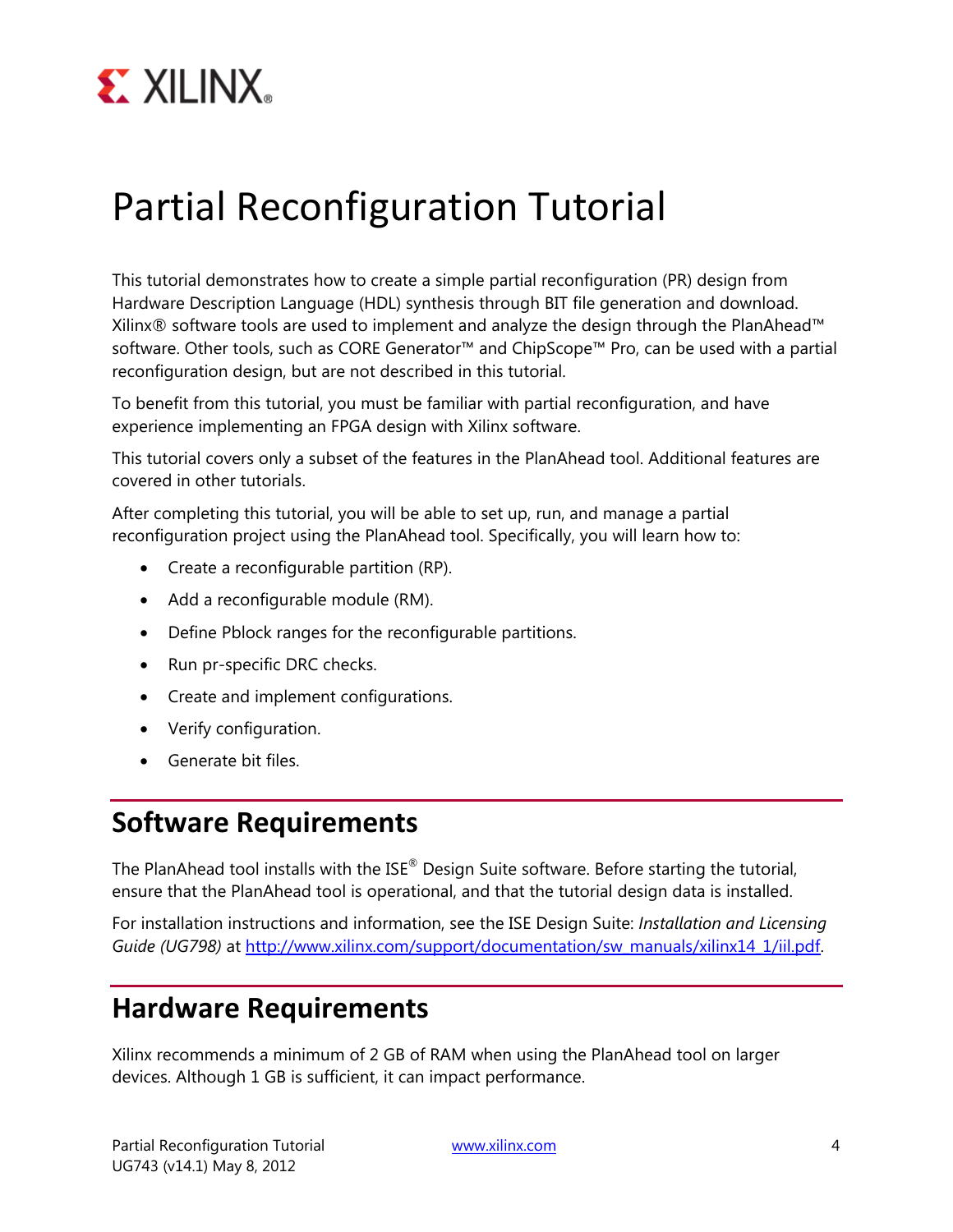### <span id="page-4-0"></span>**Tutorial Design Files**

This tutorial uses a reference design, UG743\_design\_files.zip, which must be unzipped to a write-accessible directory. You can download a copy of the reference design from [http://www.xilinx.com/support/documentation/dt\\_planahead\\_planahead14-1\\_tutorials.htm.](http://www.xilinx.com/support/documentation/dt_planahead_planahead14-1_tutorials.htm)

The unzipped data directory is referred to in this tutorial as <*Extract\_Dir*>.

The tutorial sample design data is modified while performing this tutorial. A new copy of the original data is required each time you run the tutorial.

This tutorial includes a project file that has already been implemented. To reduce the data size, some implementation files were removed from the design, leaving only the required results data in the run directories.

### <span id="page-4-1"></span>**Tutorial Design Description**

The FPGA design in this tutorial is targeted to the Xilinx ML605 prototype board described at [http://www.xilinx.com/ml605.](http://www.xilinx.com/ml605) The design targets a Virtex®-6 xc6vlx240tff1156-**1** device. The FPGA device drives the LEDs in particular sequences depending on which reconfigurable modules are loaded.

The design contains two reconfigurable partitions:

• One reconfigurable partition contains embedded block RAM.

Reconfiguring the block RAM module with different block RAM data changes the LED sequence of the eight GPIO LEDs.

• One reconfigurable partition contains just general fabric (Slice) logic.

Reconfiguring the this module with different state machine transitions changes the direction that the four LEDs rotate, either clockwise or counterclockwise.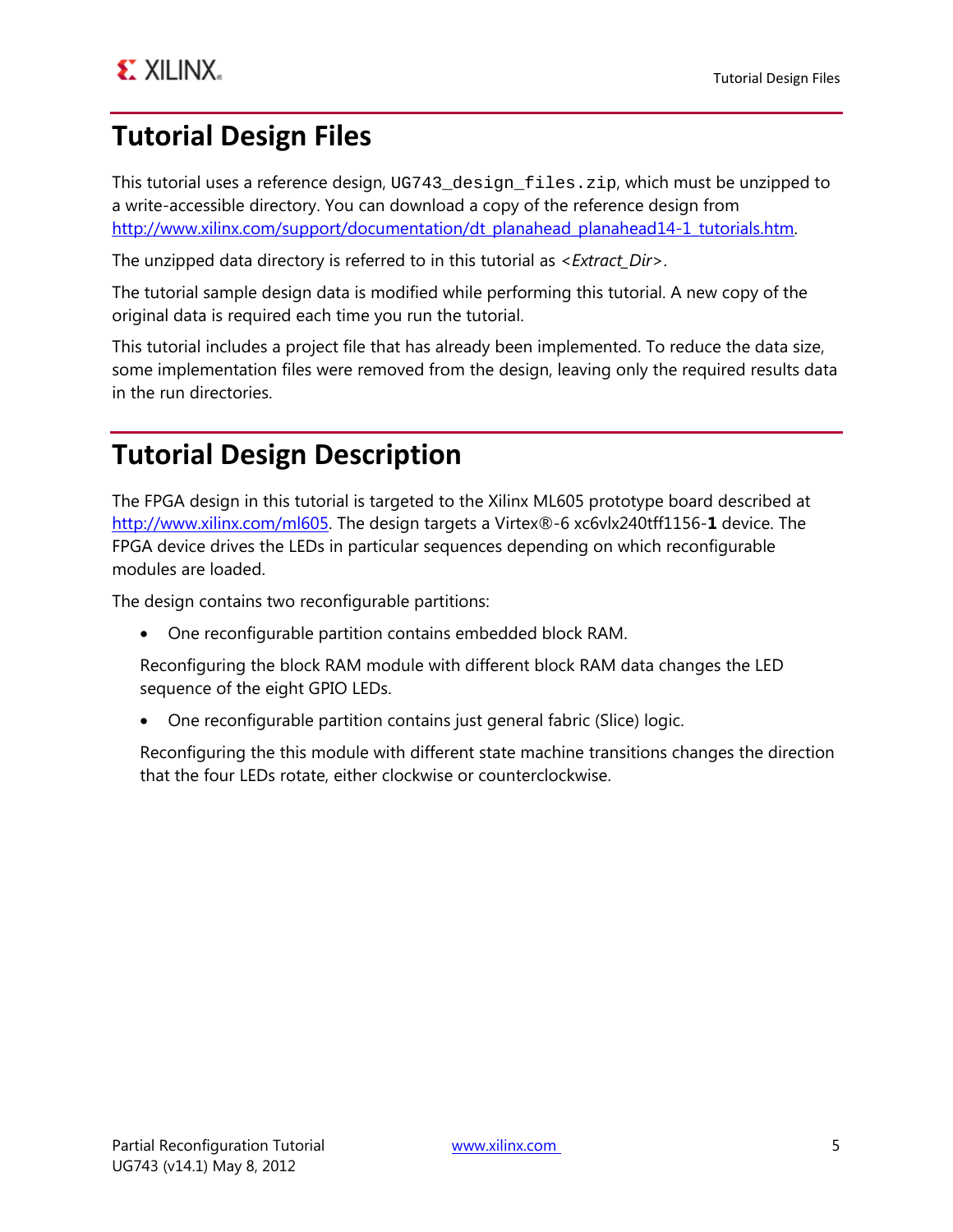### <span id="page-5-0"></span>**Tutorial Software Overview**



**Figure 1: Design Overview - Partial Reconfiguration**

### <span id="page-5-1"></span>**Software Tools Flow**

Partial reconfiguration uses a bottom-up synthesis approach with top-down implementation methodology. This tutorial uses the Xilinx Synthesis Technology (XST) to synthesize the design, and the PlanAhead tool to implement the design. Other tools and methodologies can be used to successfully implement a partial reconfiguration design.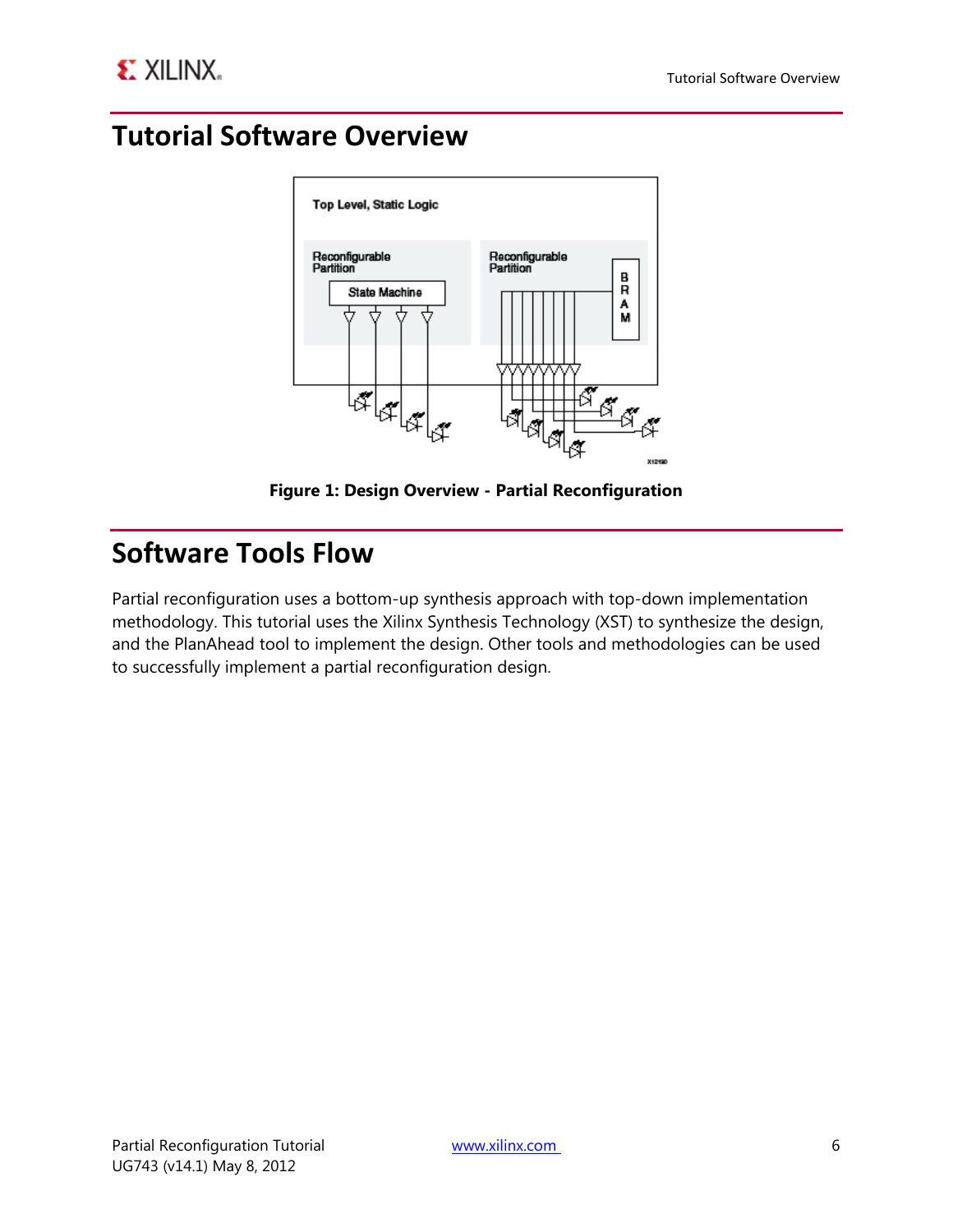



#### **Figure 2: Software Flow Overview**

### <span id="page-6-0"></span>**Project Directory and HDL Design Structure**

A black box and bottom-up synthesis approach is required to correctly structure and synthesize a partially reconfigurable FPGA design. Each reconfigurable module is synthesized as an individual project generating its own netlist. Since the top-level design instantiates the reconfigurable modules as black boxes, the reconfigurable module netlists are not included in the top-level netlist.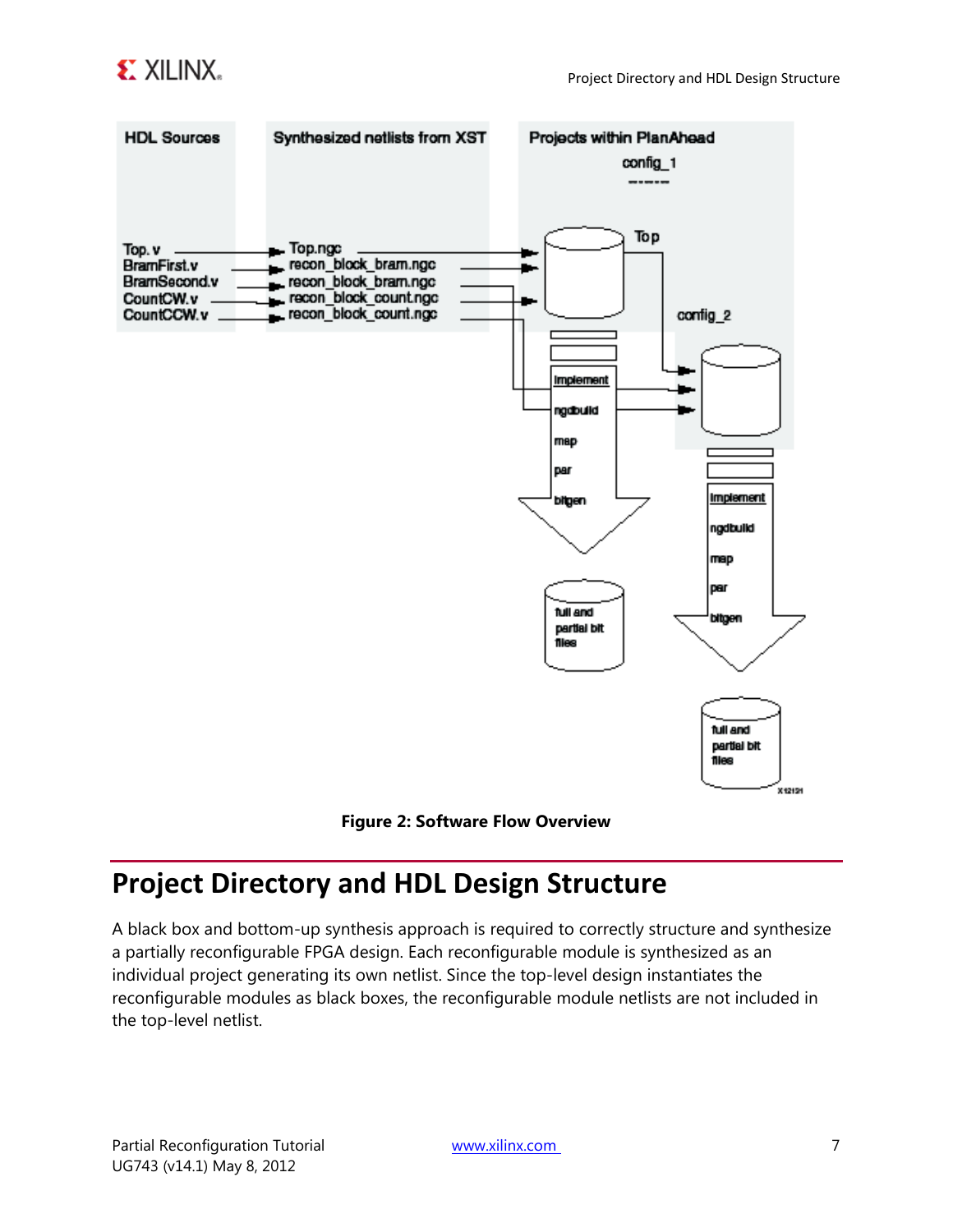

The directory structure of the tutorial design is:

| <extract dir=""></extract> |               |                                                                                |
|----------------------------|---------------|--------------------------------------------------------------------------------|
| - Implementation           | $\rightarrow$ | Synthesis results (and implementation<br>results if scripted methodology used) |
| - Synth                    | $\rightarrow$ | PlanAhead project and results                                                  |
| - PlanAhead                | $\rightarrow$ | PlanAhead project and results                                                  |
| - Source                   | $\rightarrow$ | HDL source files and constraint files                                          |
| - Tools                    | $\rightarrow$ | Tcl scripts for command line flow (not<br>Covered in this tutorial)            |

Because each reconfigurable module is synthesized independently, there is a directory for the top-level module, as well as each reconfigurable module in the /Source and /Synth directories.

```
Implementation
Top (top level and all static logic)
BramFirst (first version of the BRAM RM)
BramSecond (second version of the BRAM RM)
CountCW (Clockwise version of the counter)
CountCCW (Counterclockwise version of the counter)
```
Open the top-level source file:

<*Extract\_Dir*>/Source/Top/Top.v

The two reconfigurable modules in this design (recon\_block\_bram and recon\_block\_count) are declared as black boxes in the HDL. No underlying HDL descriptions are provided for these blocks.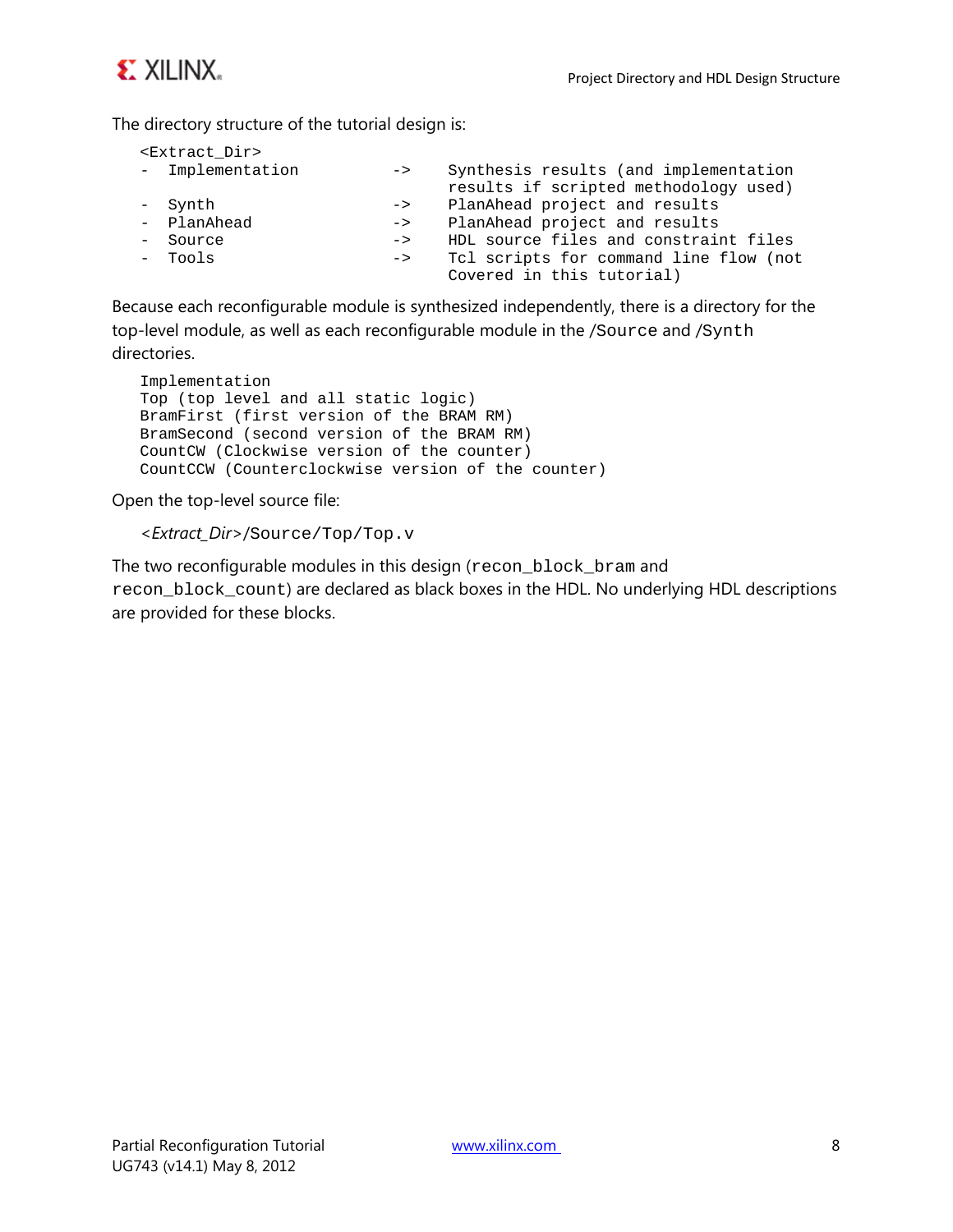### <span id="page-8-0"></span>**Step 1: Synthesizing Netlists from HDL Source (Optional)**

Since the PlanAhead tool does not support HDL projects for the partial reconfiguration flow, you must synthesize the design using XST before creating a PlanAhead project. XST has already been run in the files accompanying this tutorial. This allows you to use the accompanying NGC files if you wish. To use the accompanying NGC files, skip to "Step 2: Creating a Project".

The XST project files are:

- <*Extract\_Dir*>/Synth/Top/Top.xst
- <*Extract\_Dir*>/Synth/Top/Top.prj

In Top.xst, automatic I/O buffer insertion is turned on by default. However, reconfigurable modules cannot have I/O buffers and this option must be set to **NO** in the XST project files for all reconfigurable modules.

**-iobuf NO**

### **Running the Tcl Scripts to Synthesize All Modules**

To synthesize all modules, run the following command from the <*Extract\_Dir*> directory.

```
tclsh ./Tools/xpartition.tcl ./Tools/data_synth.tcl
```
This script calls XST to synthesize the Verilog files in the source directories.

The NGC netlist files generated by XST are stored in the <*Extract\_Dir*>/Synth/<*module*> directories.

If you prefer to use Synplify Pro, modify the data\_synth.tcl file before running the above as follows:

#### **SYNTH\_TOOL "synplify\_pro" \**

The Synplify Pro project files provided in the <*Extract\_Dir*>/Synth/<*module*> directories are used when this option is set.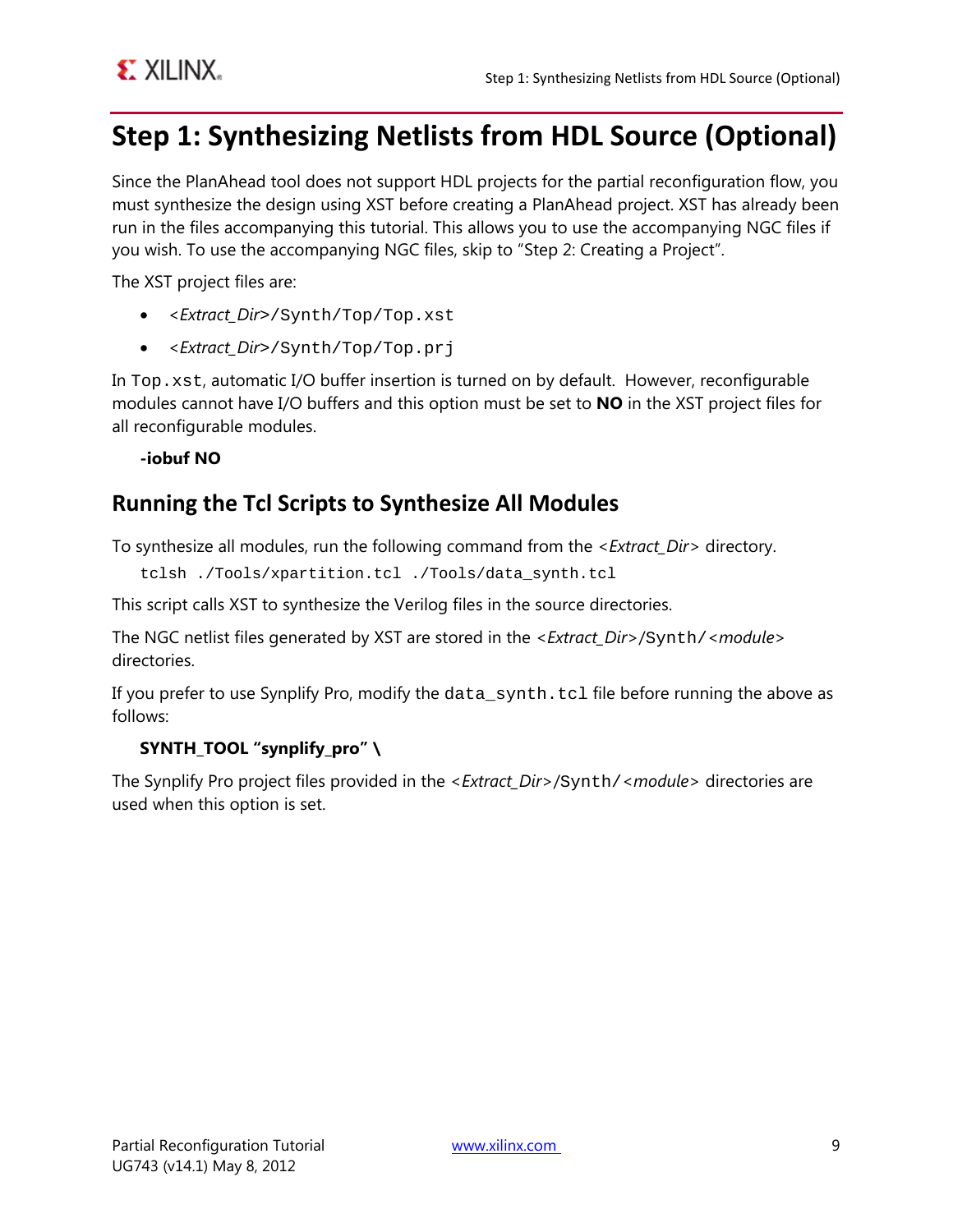### <span id="page-9-0"></span>**Step 2: Creating a Project**

To create a new project:

- 1. Open the PlanAhead tool.
	- In Windows, select **Start > All Programs > Xilinx Design Tools > Xilinx ISE Design Suite 14.1 > PlanAhead > PlanAhead**.
	- In Linux, change the directory to <*Extract\_Dir*>/planAhead, and enter **planAhead**.
- 2. On the PlanAhead Getting Started page, select **Create New Project**.
- 3. In the Create a New PlanAhead Project dialog box, click **Next**.
- 4. In the Project Name dialog box, set the project name and select the project location to be: <*Extract\_Dir*>/planAhead
- 5. Click **Next**.
- 6. In the Design Source dialog box, select **Specify Synthesized (EDIF or NGC) Netlist**.
- 7. Check the **Enable Partial Reconfiguration** box.
- 8. Click **Next**.

| Project Type<br>Specify the type of project to create.                                                                                                                                                                         |  |  |  |  |
|--------------------------------------------------------------------------------------------------------------------------------------------------------------------------------------------------------------------------------|--|--|--|--|
| <b>RTL Project</b><br>You will be able to add sources, generate IP, run RTL analysis, synthesis, implementation, design planning<br>and analysis.<br>$\Box$ Do not specify sources at this time                                |  |  |  |  |
| Post-synthesis Project<br>$\circ$<br>You will be able to add sources, view device resources, run design analysis, planning and implementation.<br>$\Box$ Do not specify sources at this time<br>Enable Partial Reconfiguration |  |  |  |  |
| I/O Planning Project<br>$\bigcirc$<br>Do not specify design sources. You will be able to view part/package resources.                                                                                                          |  |  |  |  |
| Import ISE Place & Route results<br>∩<br>You will be able to do post-implementation analysis of your design.                                                                                                                   |  |  |  |  |
| Imported Project<br>$\bigcirc$<br>Create a PlanAhead project from a Synplify, XST or ISE Project File.                                                                                                                         |  |  |  |  |
|                                                                                                                                                                                                                                |  |  |  |  |
| $\leq$ Back<br>$Next$ ><br>Finish<br>Cancel                                                                                                                                                                                    |  |  |  |  |

#### **Figure 3: Specify Design Source**

9. Click the **Add Files** button and browse to the following top-level netlist:

<*Extract\_Dir*>/Synth/Top/Top.ngc

10. Click **OK** to add this file to the project.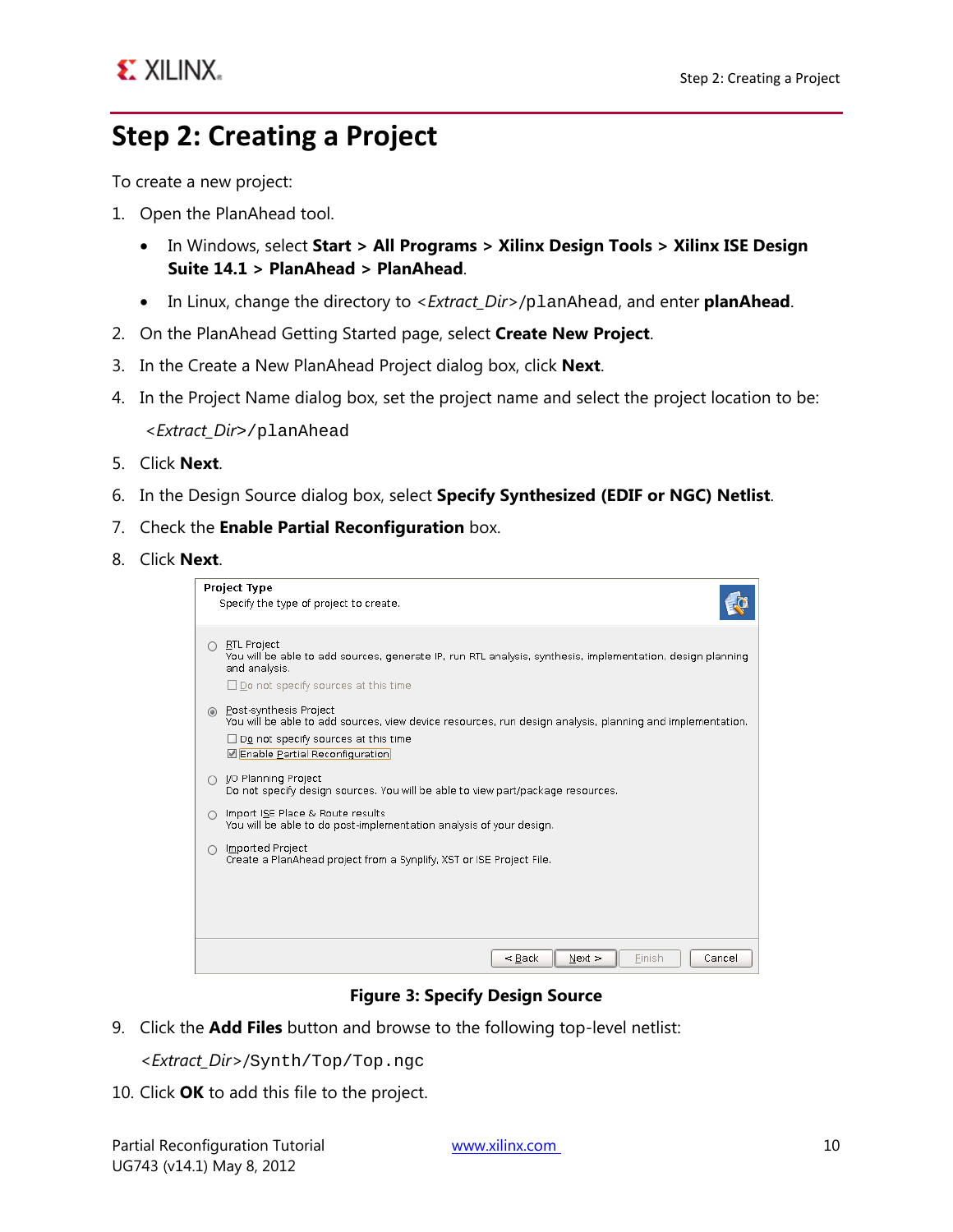

Only files associated with the top-level (or Static) logic should be at this point. Netlists for the lower level, reconfigurable modules will be added later.

- 11. Click **Next**.
- 12. On the Constraint Files page, click **Add Files.**
- 13. Browse to the following User Constraints File (UCF):

<*Extract\_Dir*>/Source/UCF/top\_ml605.ucf

- 14. Click **OK**.
- 15. Click **Next**.

The Default Part wizard scans the netlist and picks the appropriate device.

- 16. Verify that the selected device is **xc6vlx240tff1156-1**.
- 17. Click **Next**.
- 18. On the New Project Summary page, verify the project settings.

|                  | New Project Summary                                                                                                                                                                 |  |  |  |  |
|------------------|-------------------------------------------------------------------------------------------------------------------------------------------------------------------------------------|--|--|--|--|
|                  | (b) A new post-synthesis project named 'project PRtutorial' will be created.'                                                                                                       |  |  |  |  |
|                  | 1 source file will be added.                                                                                                                                                        |  |  |  |  |
|                  | 1 constraints file will be added.                                                                                                                                                   |  |  |  |  |
|                  | (b) The default part and product family for the new project:<br>Default Part: xc6vlx240tff1156-1<br>Product: Virtex-6<br>Family: Virtex-6 LXT<br>Package: ff1156<br>Speed Grade: -1 |  |  |  |  |
| <b>PlanAhead</b> | To create the project, click Finish                                                                                                                                                 |  |  |  |  |
|                  | < <u>B</u> ack<br>Einish<br>Next ><br>Cancel                                                                                                                                        |  |  |  |  |

**Figure 4: New Project Summary**

19. Click **Finish**.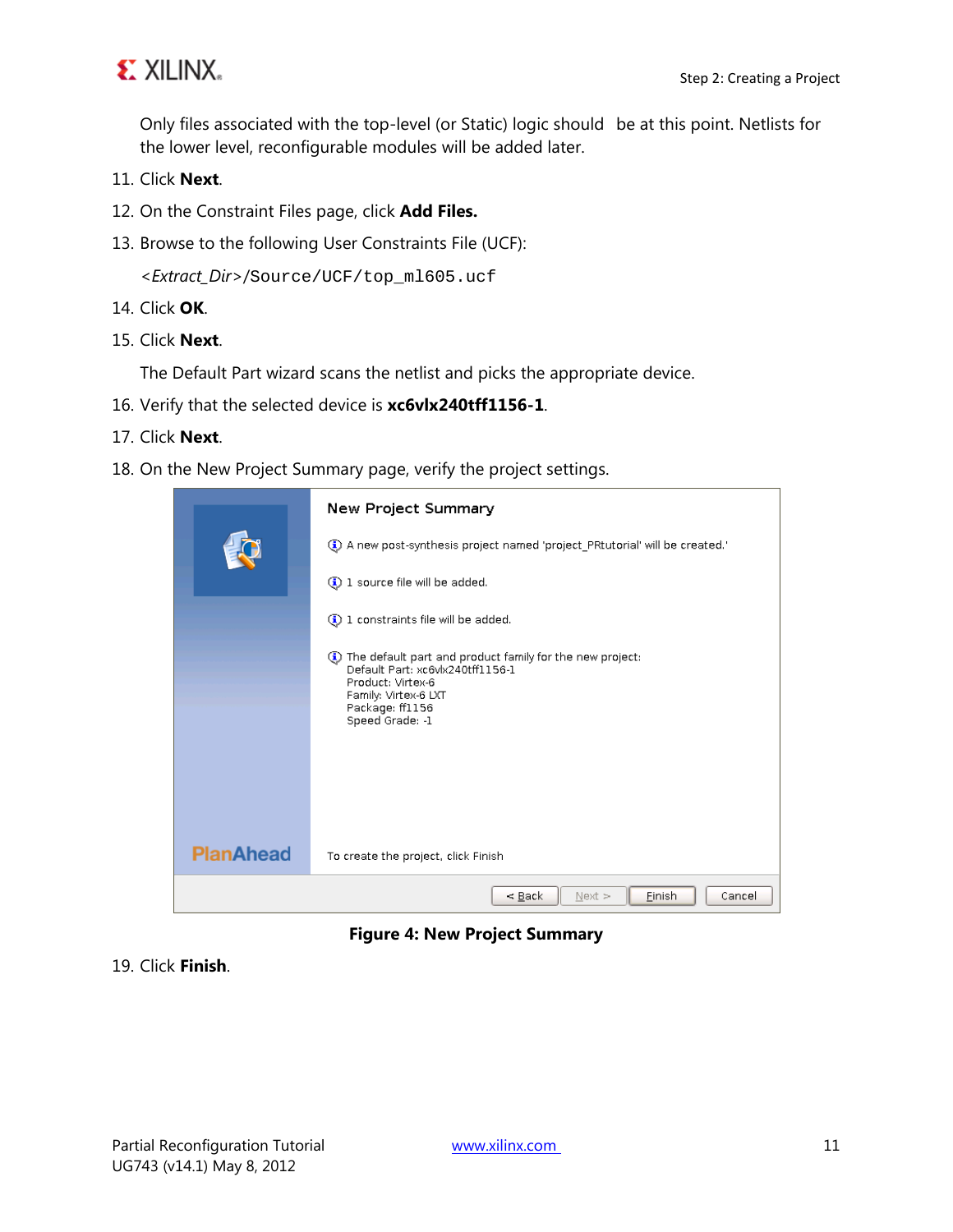### <span id="page-11-0"></span>**Step 3: Creating Reconfigurable Partitions and Adding Reconfigurable Modules**

This step includes:

- Creating a Reconfigurable Partition for U1\_RP\_Bram
- Creating a Reconfigurable Partition for U2\_RP\_Count

### **Creating a Reconfigurable Partition for U1\_RP\_Bram**

Many of the features described in this tutorial are available only when the Synthesized Design is open. If you close the Synthesized Design, or if you close and reopen the project, click **Open Synthesized Design** in the Flow Navigator to open the Synthesized Design.

To create a reconfigurable partition for **U1\_RP\_Bram**:

1. In the Flow Navigator, select **Open Synthesized Design.**

This loads the netlist and constraints into memory. Because you have not yet assigned any netlists to the reconfigurable modules, the software displays a message about undefined instances.

| While importing this netlist, 2 undefined instances were found and converted to black<br>boxes.<br>Make sure you have loaded all intended module definitions before proceeding.<br>Black boxes can be populated later by using the Add Sources operation.<br>Module names: recon block bram, recon block count |
|----------------------------------------------------------------------------------------------------------------------------------------------------------------------------------------------------------------------------------------------------------------------------------------------------------------|
| 0K                                                                                                                                                                                                                                                                                                             |

#### **Figure 5: Undefined Modules Warning**

- 2. Click **OK** to accept the message about the black box modules.
- 3. In the Netlist window, select **U1\_RP\_Bram**.
- 4. Right-click.
- 5. Select **Set Partition**.

This launches the Set Partition wizard.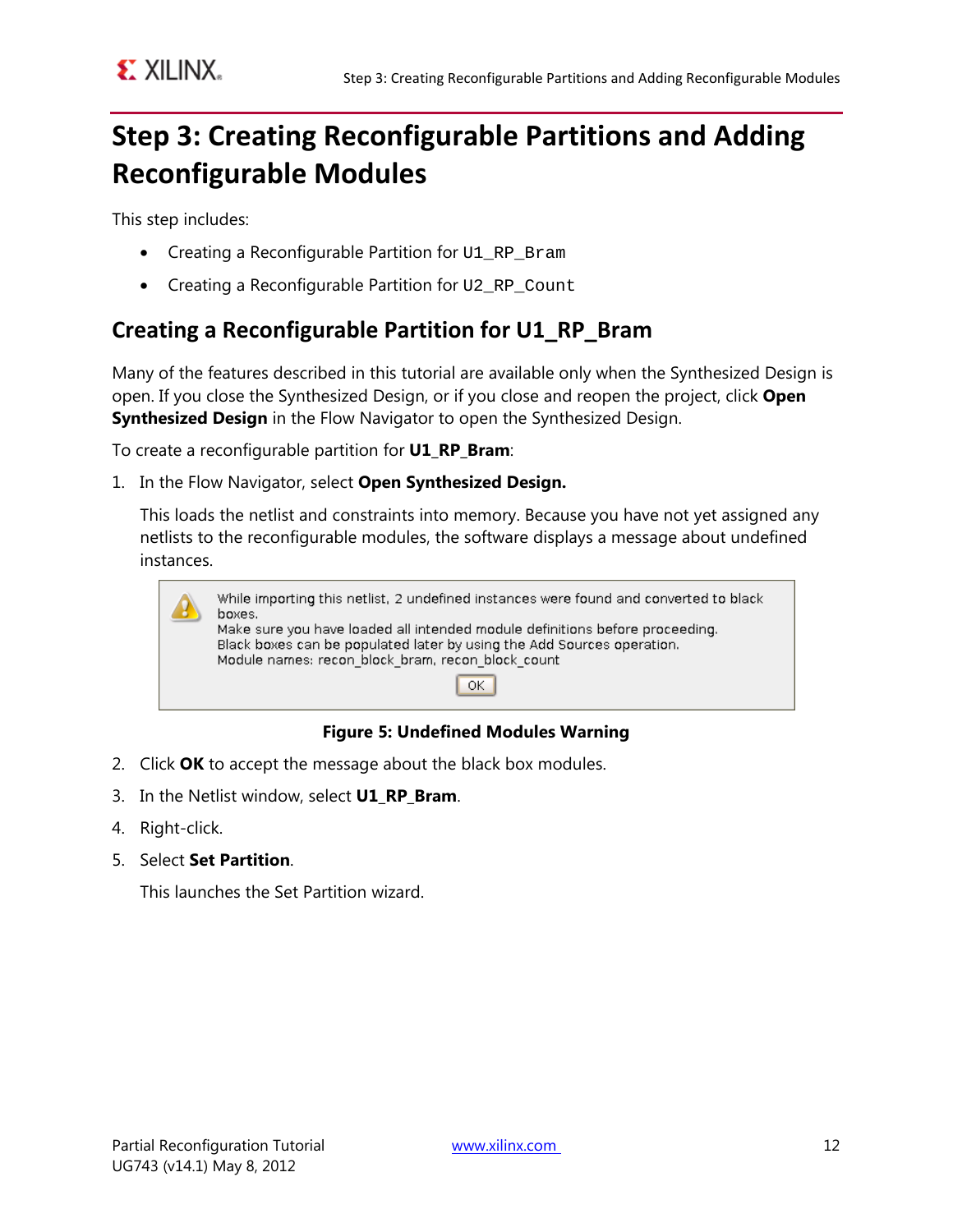



#### **Figure 6: Setting Partition and Reconfigurable Module**

- 6. Click **Next**.
- 7. Select **is a reconfigurable Partition** if not already selected.
- 8. Click **Next**.
- 9. Name the reconfigurable module **BramFirst**.
- 10. Select **Netlist already available for this Reconfigurable Module** if not already selected.
- 11. Click **Next**.
- 12. For the **Top Netlist File**, browse to and select:

*<Extract\_Dir>*/Synth/BramFirst/recon\_block\_bram.ngc

13. Click **OK**.

You can add optional netlist directories here if the reconfigurable module has lower-level netlists associated with it. In this case, there are none.

- 14. Click **Next**.
- 15. Click **Next** to bypass the optional constraint files screen.

You can add module-level constraint files here. In this case, there are none.

- 16. Verify the **Set Partition Summary**.
- 17. Click **Finish**.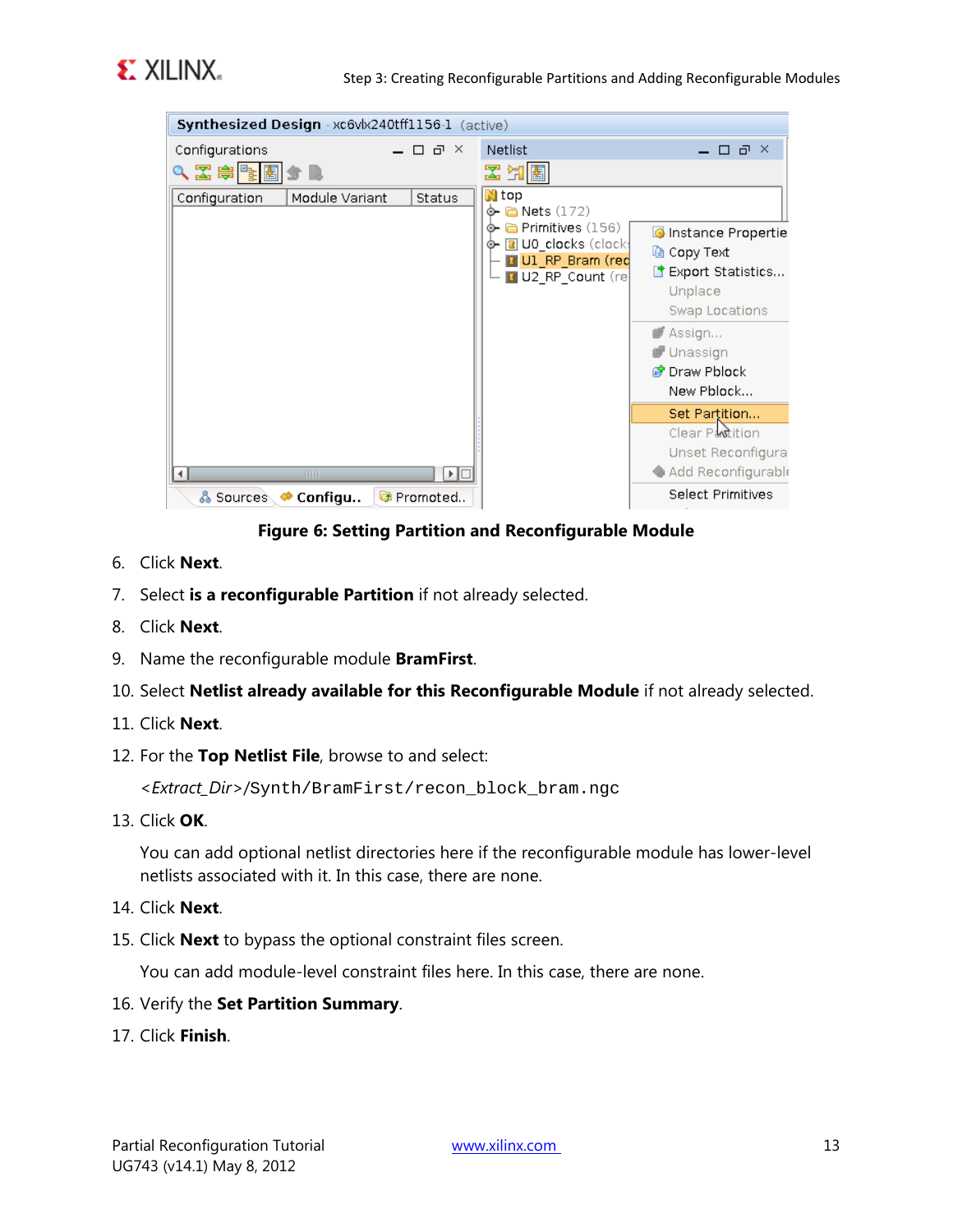

A reconfigurable partition has now been created for **U1\_RP\_Bram**, and there is one reconfiguration module listed under this instance as shown the following figure. A Pblock has also been created for this instance, and can be seen in the Physical Constraints window.



**Figure 7: Reconfigurable Module "BramFirst"**

### **Creating a Reconfigurable Partition for U2\_RP\_Count**

To create a reconfigurable partition for **U2\_RP\_Count**:

- 1. Select **U2\_RP\_Count** from the Netlist window.
- 2. Right-click.
- 3. Select **Set Partition**.
- 4. Select **is a reconfigurable Partition** if not already set.
- 5. Name the reconfigurable module **CountCW**.
- 6. Select **Netlist already available for this Reconfigurable Module** if not already set.
- 7. Set **Top Netlist File** to:

<*Extract\_Dir*>/Synth/CountCW/recon\_block\_count.ngc

- 8. Click **Next** until the Summary page is presented.
- 9. Click **Finish** to complete the wizard.

There is now one reconfigurable module for each reconfigurable partition. "Step 4: Adding Additional Reconfigurable Modules" describes how to add additional reconfigurable modules for a reconfigurable partition.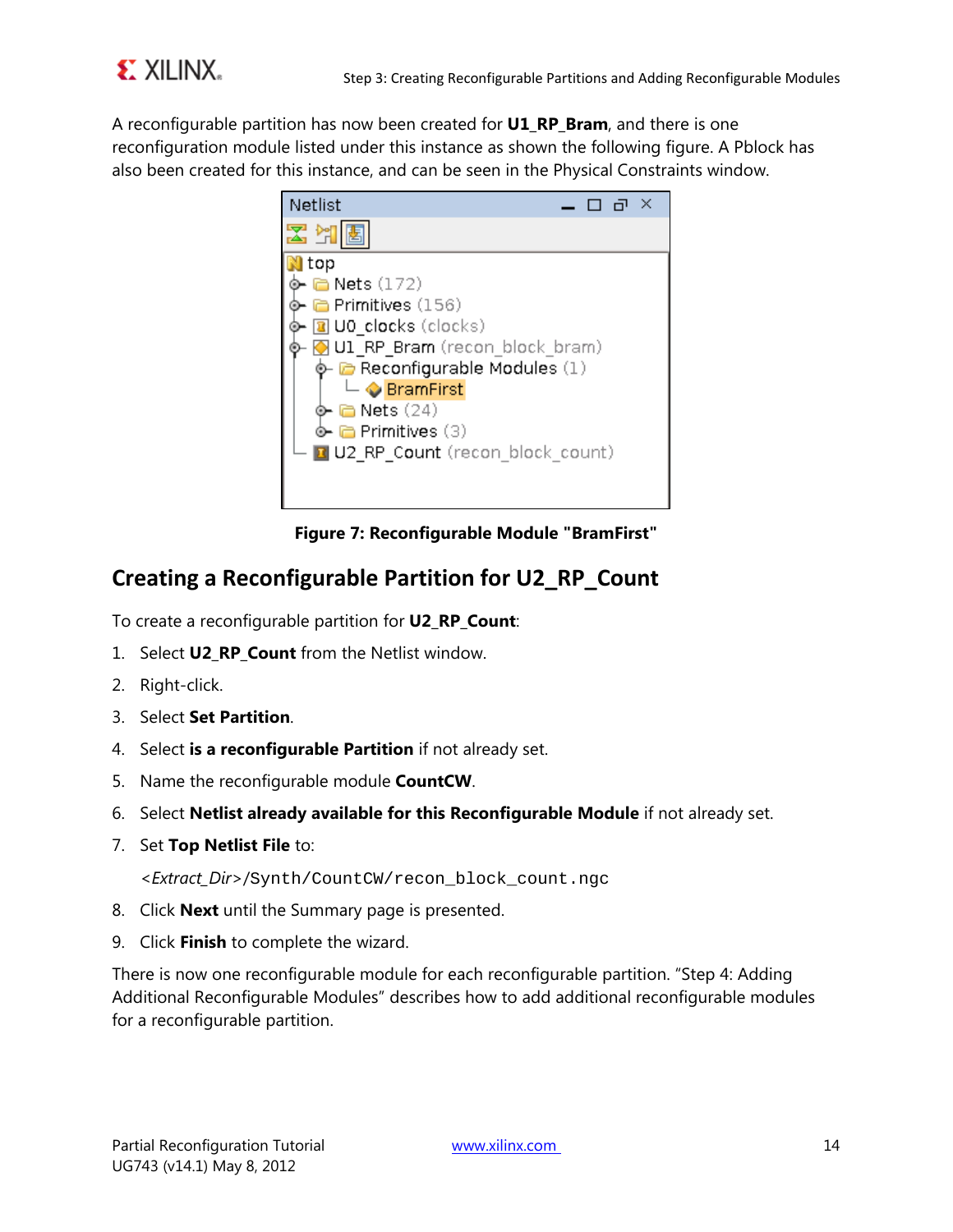### <span id="page-14-0"></span>**Step 4: Adding Additional Reconfigurable Modules**

This step includes:

- Adding a Reconfigurable Module to U1\_RP\_Bram
- Adding a Reconfigurable Module to U2\_RP\_Count

Note that adding a new reconfigurable module is almost identical to creating the reconfigurable partition and adding the first reconfigurable module.

#### **Adding a Reconfigurable Module to U1\_RP\_Bram**

To add a reconfigurable module to **U1\_RP\_Bram**:

- 1. Go to the Netlist window.
- 2. Select **U1\_RP\_Bram**.
- 3. Right-click.
- 4. Select **Add Reconfigurable Module**.



#### **Figure 8: Adding a Reconfigurable Module**

- 5. Click **Next** on the Add Reconfigurable Module wizard.
- 6. Name the new reconfigurable module **BramSecond**.
- 7. Click **Next**.
- 8. Set **Top Netlist File** to:

<*Extract\_Dir*>/Synth/BramSecond/recon\_block\_bram.ngc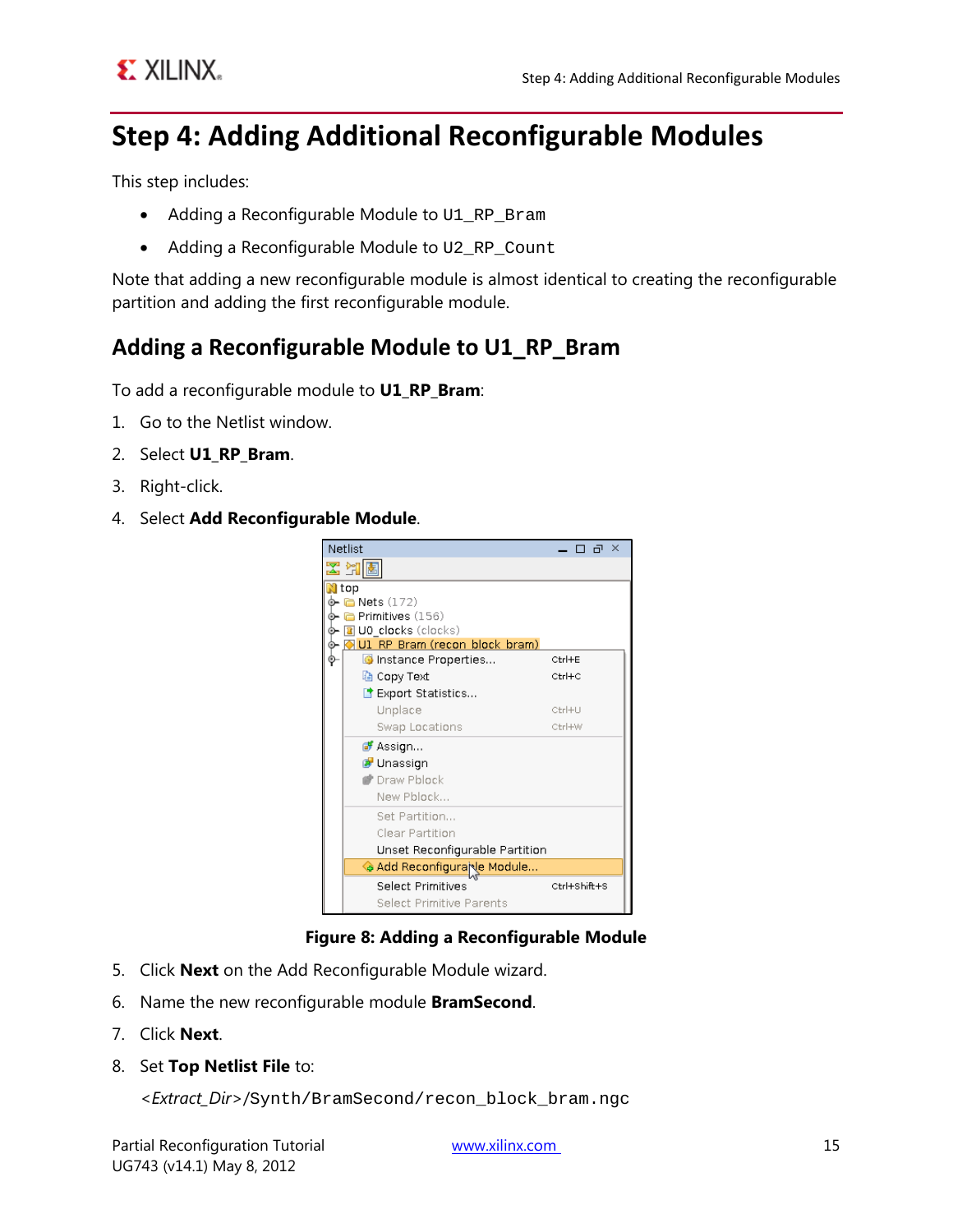### **EXILINX.**

- 9. Click **Next** until the summary page is presented.
- 10. Click **Finish** to complete the wizard.

### **Adding a Reconfigurable Module to U2\_RP\_Count**

To add a reconfigurable module to **U2\_RP\_Count**:

- 1. Select **U2\_RP\_Count.**
- 2. Right-click.
- 3. Select **Add Reconfigurable Module**.
- 4. Name the new reconfigurable module **CountCCW**.
- 5. Set **Top Netlist File** to:

<*Extract\_Dir*>/Synth/CountCCW/recon\_block\_count.ngc

6. Complete the wizard.

One additional reconfigurable module has now been added to each reconfigurable partition. The netlist window should resemble the figure below.

Nets and primitives specific to the currently-active reconfigurable module are listed under each reconfigurable partition. They are signified by a yellow diamond with a check mark.

In the figure below, the active modules are **BramFirst** and **CountCW**.



**Figure 9: Netlist Window After Adding Reconfigurable Modules**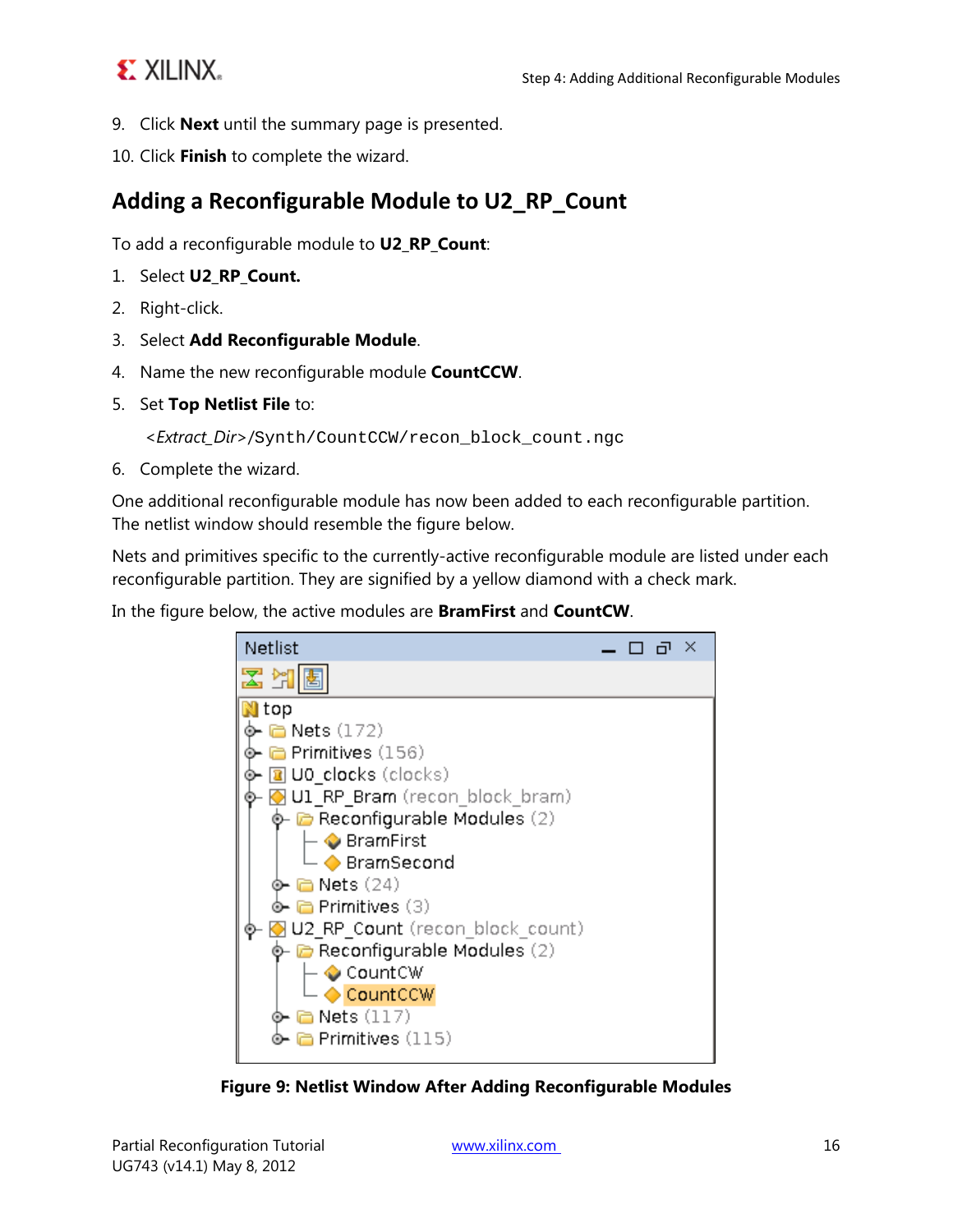

### **Changing the Active Reconfigurable Module**

To change the active reconfigurable module to a different reconfigurable module:

- 1. Select a reconfigurable module.
- 2. Right-click.
- 3. Select **Set as Active Reconfigurable Module**.

#### **Primitives Associated with Reconfigurable Modules**

The resources for each reconfigurable module can be seen under the Primitives folder in the Netlist window. Depending on which RM is active, the resources will change. The following resources are used by the current active RMs.

- A RAMB36 and an inverter for the reconfigurable module associated with U1\_RP\_Bram
- Slice logic (LUT, XORY, and FDR) for the module associated with U2\_RP\_Count

The RAMB36 primitive must be included in the Area Group Range constraints for the associated reconfigurable partition. This is shown in "Step 6: Floorplanning Reconfigurable Partitions".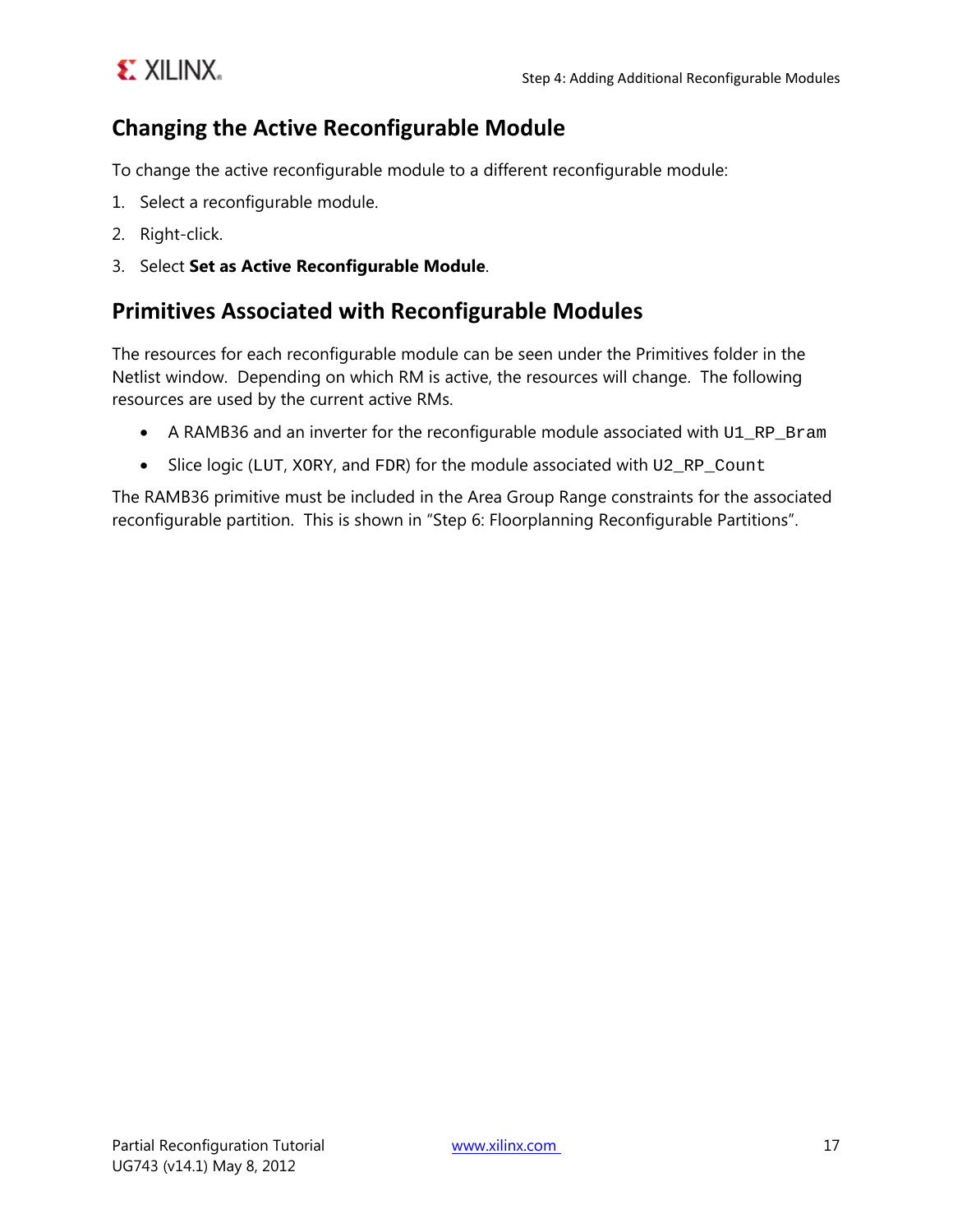

### <span id="page-17-0"></span>**Step 5: Adding Black Box Modules (Optional)**

The purpose of creating a black box module is to generate a blanking BIT file in the BitGen step.

This step includes:

- Adding a Black Box Module to U1\_RP\_Bram
- Adding a Black Box Module to U2\_RP\_Count

#### **Adding a Black Box Module to U1\_RP\_Bram**

To add a black box module to **U1\_RP\_Bram**:

- 1. Select **U1\_RP\_Bram**.
- 2. Right-click.
- 3. Select **Add Reconfigurable Module**.
- 4. Name the new reconfigurable module **BramBB**.
- 5. Select **Add this Reconfigurable Module as a black box without a netlist**.
- 6. Click **Next**.

Because there is no netlist or constraint file associated with a black box module, the wizard does not prompt you for more information.

7. Click **Finish**.

#### **Adding a Black Box Module to U2\_RP\_Count**

To add a black box module to **U2\_RP\_Count**:

- 1. In the Netlist window, select **U2\_RP\_Count**.
- 2. Right-click.
- 3. Select Add **Reconfigurable Module**.
- 4. Set **Reconfigurable Module Name** to **CountBB**.
- 5. Select **Add this Reconfigurable Module as a black box without a netlist**.
- 6. Finish the wizard.

One black box module now appears under each reconfigurable partition in the netlist window as shown in the figure below.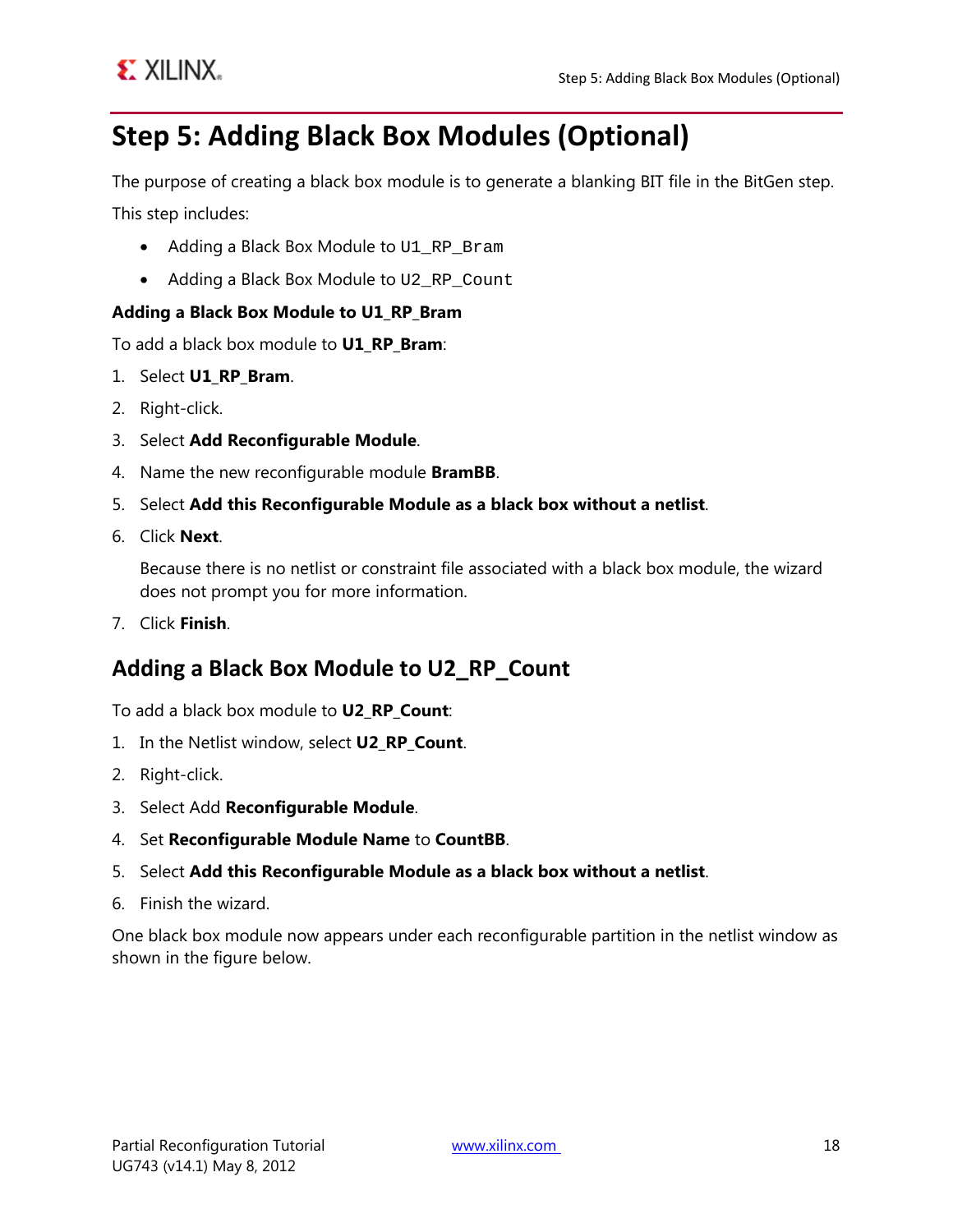

#### **Figure 10: Netlist Window with Black Box Modules**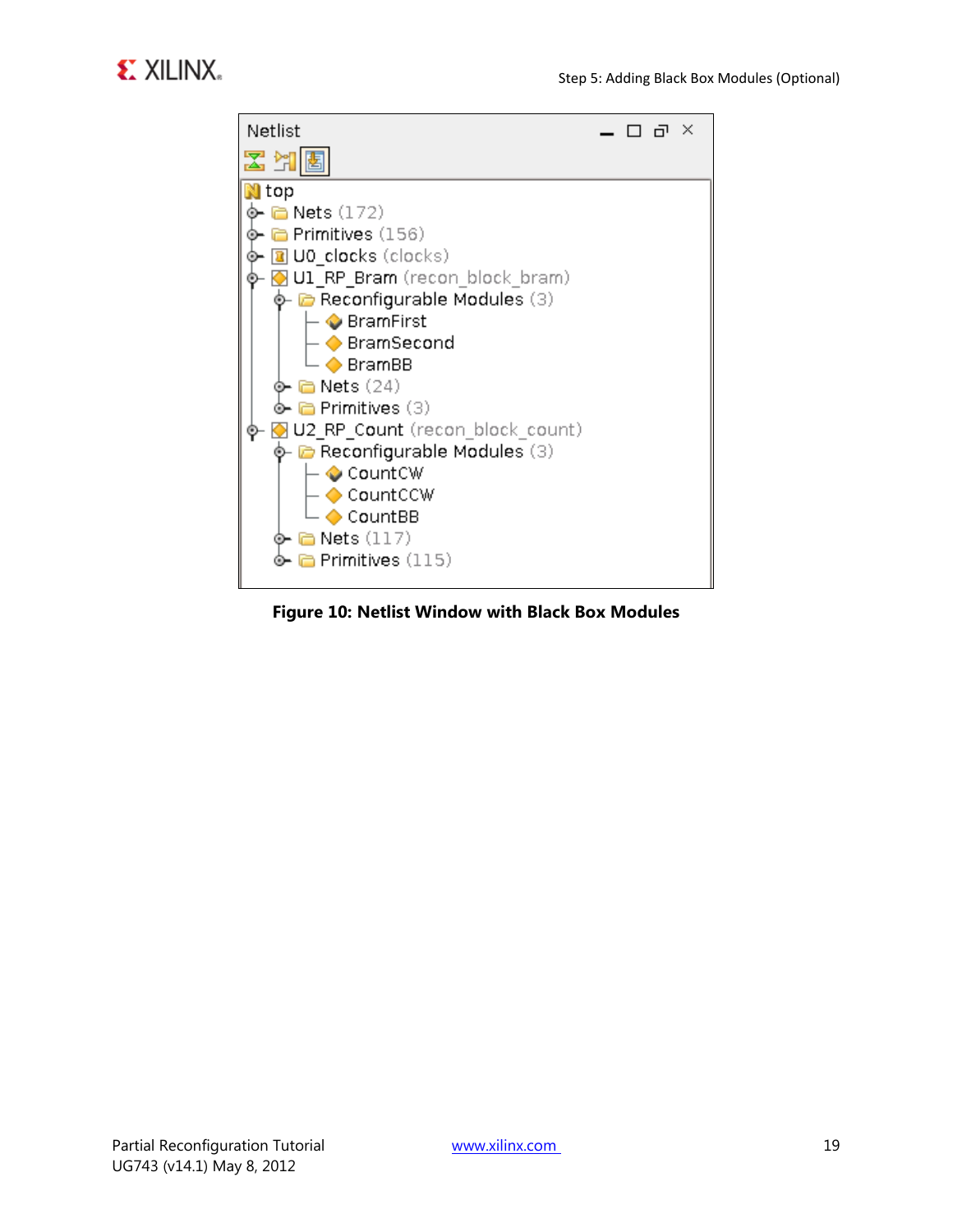### <span id="page-19-0"></span>**Step 6: Floorplanning Reconfigurable Partitions**

Each reconfigurable partition must have an AREA\_GROUP range constraint to designate which physical resources are part of the reconfigurable partition. In this example, the reconfigurable partitions are **U1\_RP\_Bram** and **U2\_RP\_Count**.

All physical resources not part of the AREA\_GROUP range constraint associated with a reconfigurable partition are part of the static logic. Static logic is unaffected by partial reconfiguration, and remains operational during reconfiguration. Refer to the Partial Reconfiguration User's Guide for more information on the affects of active logic during partial reconfiguration, and the use of decoupling logic.

Do not create the AREA\_GROUP range constraints until the reconfigurable partitions have been created with the **Set Partition** command as described in "Step 3: Creating Reconfigurable Partitions and Adding Reconfigurable Modules".

### **Creating the AREA\_GROUP Range for pblock\_U1\_RP\_Bram**

To create the AREA\_GROUP range for **pblock\_U1\_RP\_Bram**:

1. In the Netlist window, verify that **BramFirst** and **CountCW** are the active modules.

Active modules are indicated by a check mark next to the module name.

- 2. If **BramFirst** and **CountCW** are not the active modules:
	- a) Select **BramFirst** or **CountCW**.
	- b) Right-click.
	- c) Select **Set As Active Reconfigurable Module**.

The PlanAhead tool reports the required resources for the AREA\_GROUP range for the active reconfigurable module. Be sure that a black box reconfigurable module is not active.

For situations in which different reconfigurable modules associated with a reconfigurable partition use various resources, the AREA\_GROUP range of the reconfigurable partition must contain a superset of resources used by all its reconfigurable modules.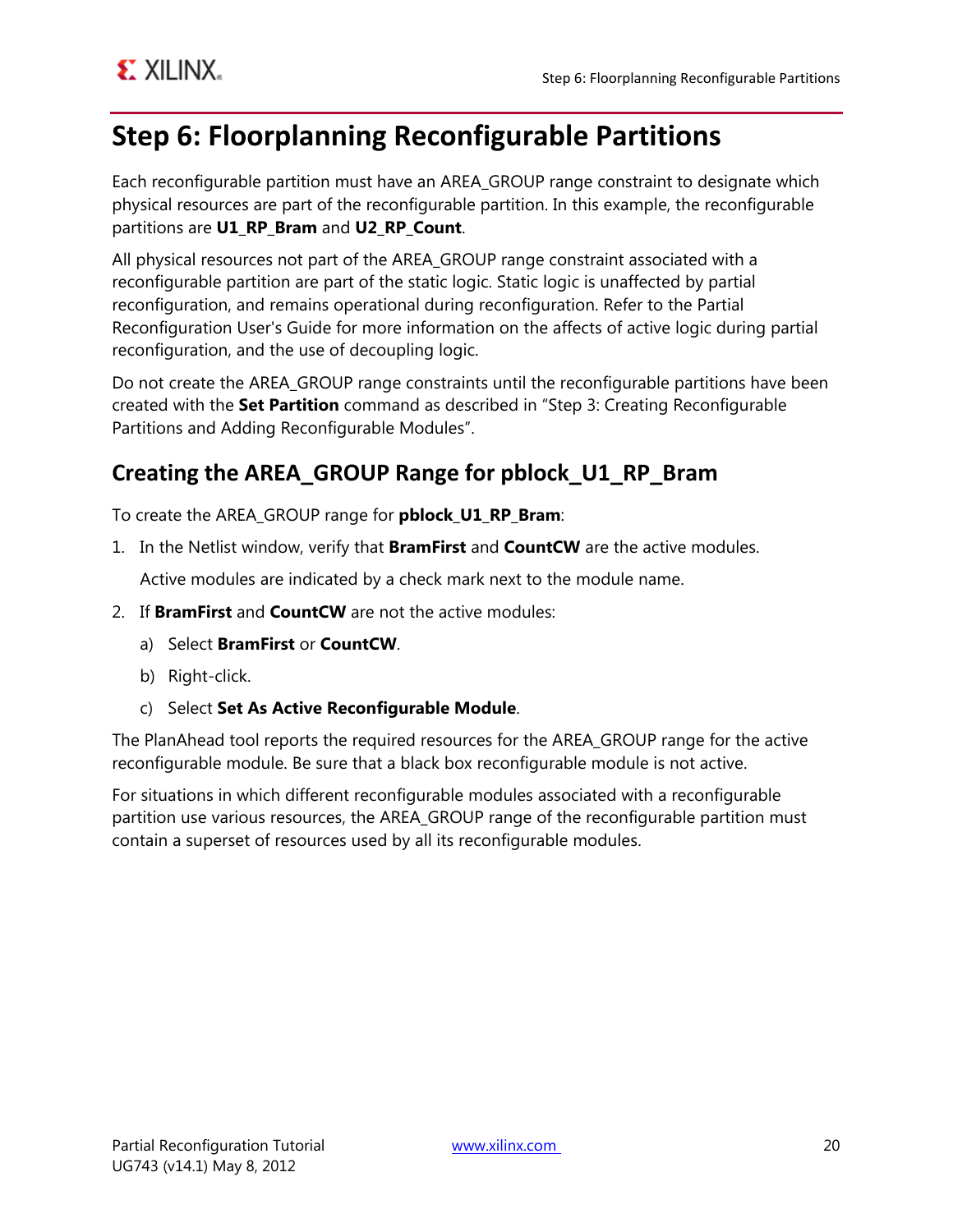

**Figure 11: Setting Active Reconfiguration Modules**

- 3. Click **Layout** on the toolbar.
- 4. Select **Floorplanning** to change the current view from Design Analysis to Floorplanning.

The Physical Constraints window shows a list of all the current Pblocks.

In the PlanAhead tool, AREA\_GROUP constraints are called Pblocks. Pblocks are automatically created for any modules defined as a reconfigurable partition.

- 5. In the Physical Constraints window, select the Pblock named **pblock\_U1\_RP\_Bram**.
- 6. Right-click and select **Set Pblock Size** .
- 7. Draw a box that encompasses some slice logic and at least one RAMB36. Note that as you drag the mouse to make the Pblock rectangle, the tool tip will tell you the resources being selected.
- 8. After drawing the box, select both SLICE and RAMB36 resources for the AREA\_GROUP.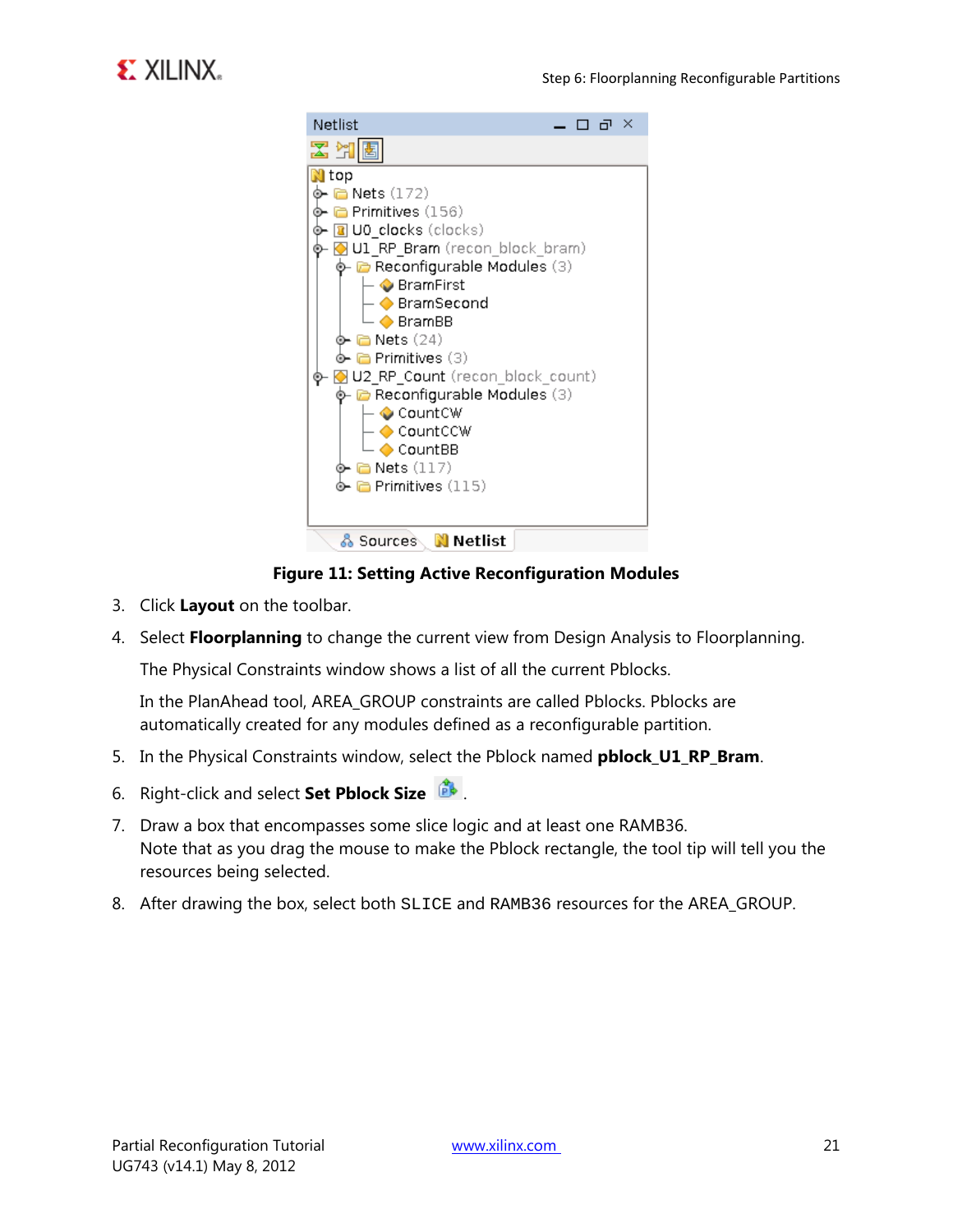

| Physical Constraints<br>$-$ 0 $\sigma$ $\times$<br>Netlist<br>$-$ 0 $\sigma$ $\times$<br>へ図字图<br>因比区<br>₹Π<br><b>B</b> netlist 1<br>$\mathbf N$ top<br>⇚<br>Œ<br>$\odot$ <b>P</b> ROOT<br>$\phi$ – $\Box$ Nets (172)<br>- pblock U1 RP Bram<br>$\div$ $\Box$ Primitives (156)<br>$\overline{\phantom{a}}$ pblock U2 RP Count<br>$\leftarrow \boxed{1}$ U0 clocks (clocks)<br>$\mathbf{Q}^{\perp}$<br>o- ○ U1 RP Bram (recon block bram)<br>B<br>œ<br>+ Reconfigurable Modules (3)<br>$\vdash \diamond$ BramFirst<br>$\mathbf{Q}$<br>- ◆ BramSecond<br>Ą.<br>$\overline{\phantom{a}}$ BramBB<br>Ħ<br>$\phi$ m Nets (24)<br>旧<br>Ň<br>$\phi$ - <b>In</b> Primitives (3)                                                                                                                                                                                    | $\Sigma$ Project Summary $\times$ $\triangleright$ Device $\times$ $\triangleright$ Schematic $\times$                                | $\Box$ $\Box$ $\chi$ |
|----------------------------------------------------------------------------------------------------------------------------------------------------------------------------------------------------------------------------------------------------------------------------------------------------------------------------------------------------------------------------------------------------------------------------------------------------------------------------------------------------------------------------------------------------------------------------------------------------------------------------------------------------------------------------------------------------------------------------------------------------------------------------------------------------------------------------------------------------------|---------------------------------------------------------------------------------------------------------------------------------------|----------------------|
|                                                                                                                                                                                                                                                                                                                                                                                                                                                                                                                                                                                                                                                                                                                                                                                                                                                          |                                                                                                                                       |                      |
|                                                                                                                                                                                                                                                                                                                                                                                                                                                                                                                                                                                                                                                                                                                                                                                                                                                          |                                                                                                                                       |                      |
| ŵ<br>+ NU2 RP Count (recon block count)                                                                                                                                                                                                                                                                                                                                                                                                                                                                                                                                                                                                                                                                                                                                                                                                                  |                                                                                                                                       |                      |
| + Reconfigurable Modules (3)<br>$\cdot$ 63<br>$ \bullet$ CountCW<br>$\vdash \diamondsuit$ CountCCW<br><br>7<br>$-$ 0 $\sigma$ $\times$<br><b>Pblock Properties</b><br>$\vdash \diamond$ CountBB<br>$\circledcirc$ Nets (117)<br>$\leftarrow$ $\rightarrow$ 3 $\rightarrow$ $\rightarrow$<br>Grids<br>$\leftarrow$ $\leftarrow$ Primitives (115)<br>pblock U1 RP Bram<br><b>⊠</b> SLICE<br><b>Physical Resource Estimates</b><br><b>C</b> RAMB18<br>Available<br>Require<br>Site Type<br>RAMBFIFO36E1<br>n.<br>■ RAMB36<br>Clock Report<br>Resource<br>Domain (Module)<br>l Ini<br>clk out(clocks)<br>Global<br>PR Module Statistics<br>내리<br><b>Value</b><br>Tyne<br>IIIII<br>E<br>General Statistics Instances 4 > E<br>$\overline{4}$<br>$\Box$<br>$\mathbf{H}$<br>圃<br><b>O</b> Properties <b>EXEC</b> Clock Regions<br><b>N</b> Netlist<br>& Sources | <b>Set Pblock</b><br>Which resources do you wish<br>pblock U1 RP Bram to constrain?<br>Select All<br>Clear All<br><b>OK</b><br>Cancel | i⊦~<br>国民            |

**Figure 12: Setting Pblock Resources for pblock\_U1\_RP\_Bram**

9. Click **OK**.

### **Creating an AREA\_GROUP Range for pblock\_U2\_RP\_Count**

To create an AREA\_GROUP range for **pblock\_U2\_RP\_Count**:

- 1. Select **pblock\_U2\_RP\_Count**.
- 2. Use the Set Pblock Size tool to draw a box that encompasses slice resources.
- 3. After drawing the rectangle, select SLICE resources for the AREA\_GROUP.



**Figure 13: Setting Pblock Resources for pblock\_U2\_RP\_Count**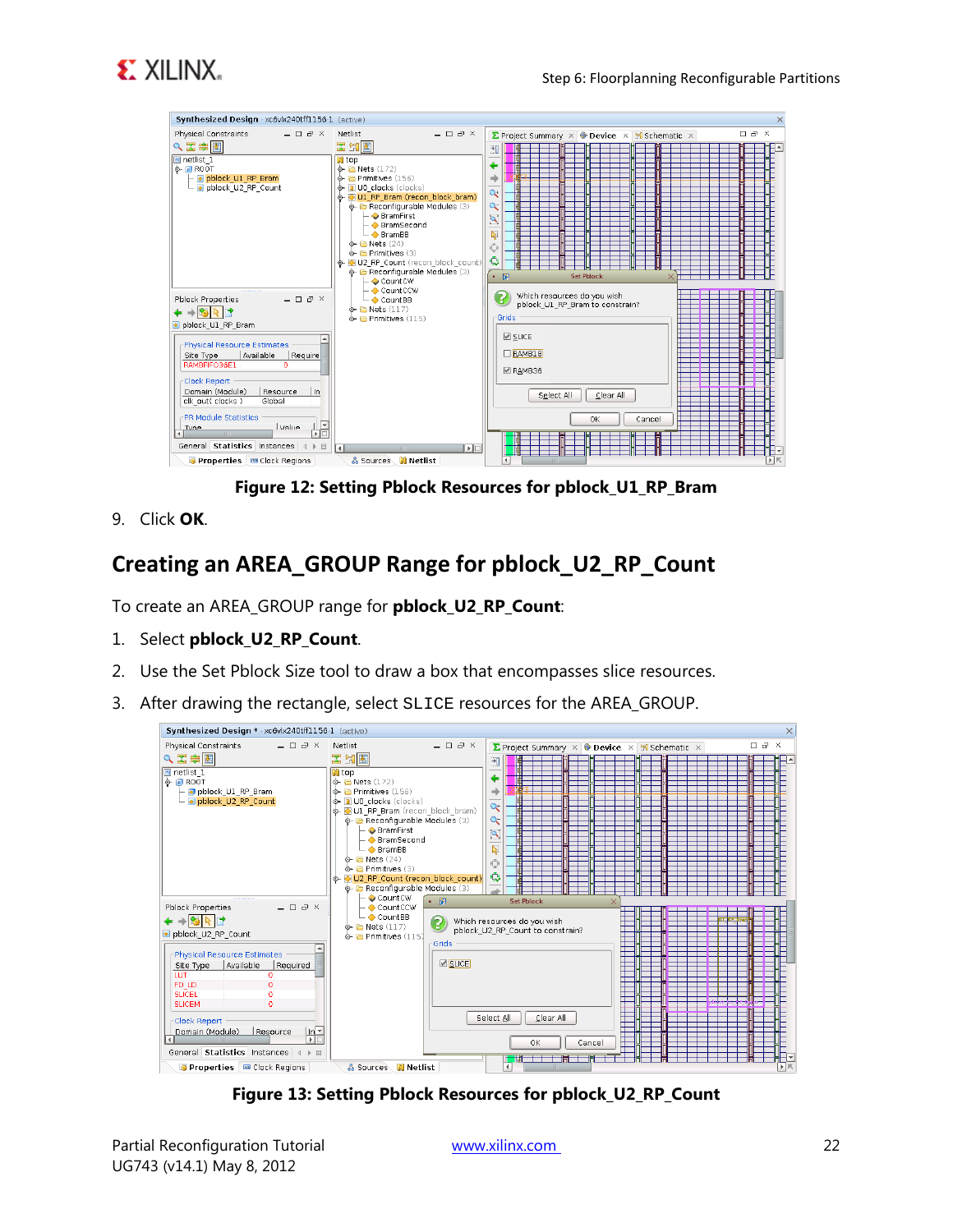

- 4. Click **OK**.
- 5. Review the floorplan and make any necessary adjustments.

The location of the of Pblocks is not critical as long as the correct resources are selected. The rules for placement of the Pblocks are:

- The Pblocks may not overlap
- The Plbocks may not share the same configuration frames. To avoid this place the Pblocks side by side instead of on top/bottom of each other.

The resulting floorplan may resemble the following figure.



**Figure 14: Final AREA\_GROUP Ranges**

- 6. Verify that the RAMB36 required for **U1\_RP\_Bram** is included in the AREA\_GROUP range.
	- a) In the Physical Constraints window, select **pblock\_U1\_RP\_Bram**.
	- b) Click the **Statistics** tab.

In this instance, the available number of RAMBFIFO36E1 exceeds the required amount.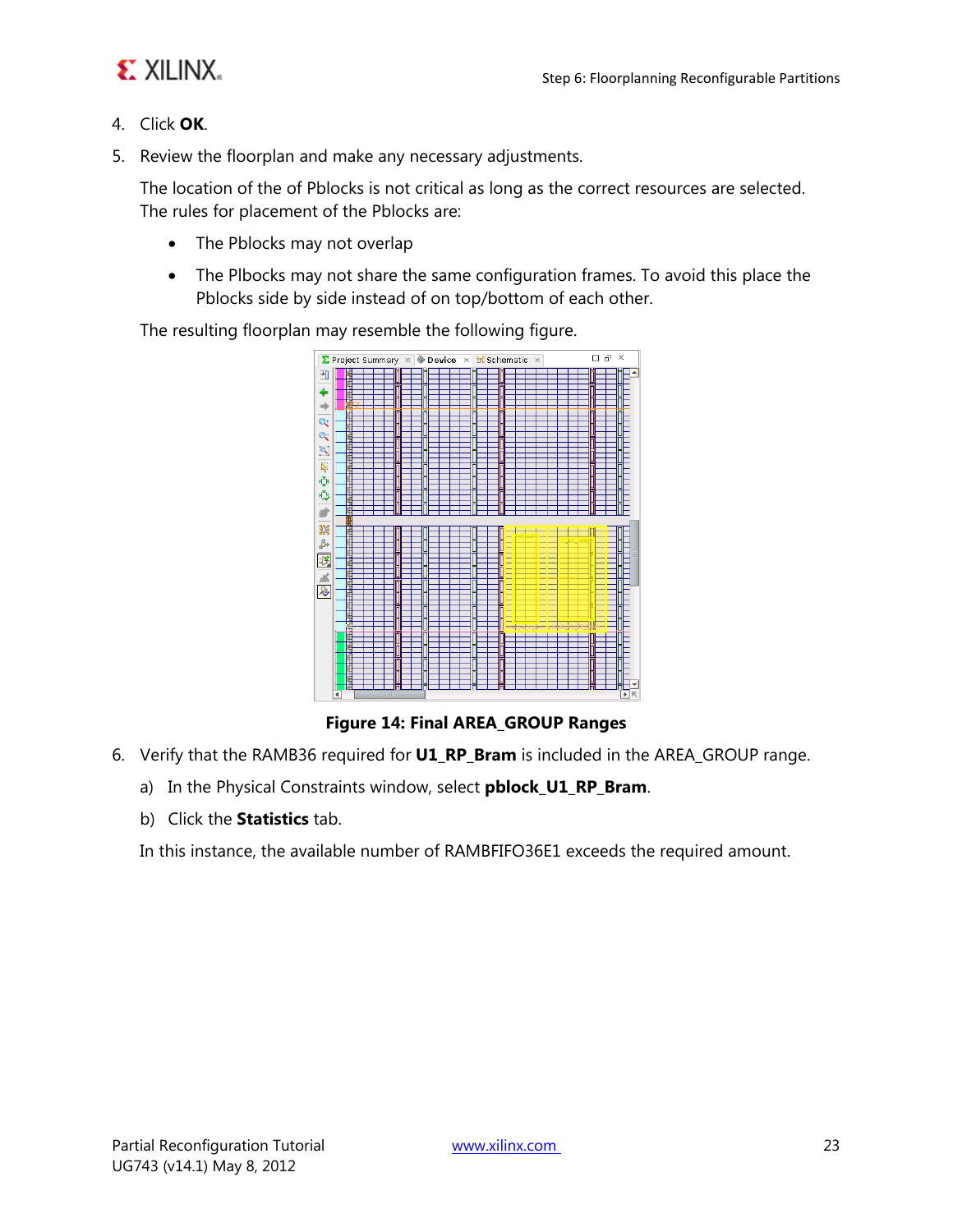| 医鼻圆<br><b>B</b> netlist 1<br>(⊳ <mark>pi</mark> ROOT<br>– <mark>o</mark> pblock_U1_RP_Bram |  |  |  |  |
|--------------------------------------------------------------------------------------------|--|--|--|--|
|                                                                                            |  |  |  |  |
|                                                                                            |  |  |  |  |
|                                                                                            |  |  |  |  |
|                                                                                            |  |  |  |  |
| pblock_U2_RP_Count                                                                         |  |  |  |  |
|                                                                                            |  |  |  |  |
|                                                                                            |  |  |  |  |
|                                                                                            |  |  |  |  |
|                                                                                            |  |  |  |  |
|                                                                                            |  |  |  |  |
|                                                                                            |  |  |  |  |
|                                                                                            |  |  |  |  |
| <b>Pblock Properties</b><br>$\Box$ $\Box$ $\times$                                         |  |  |  |  |
| ← → BSIR IT*                                                                               |  |  |  |  |
| pblock U1 RP Bram                                                                          |  |  |  |  |
|                                                                                            |  |  |  |  |
| Physical Resource Estimates                                                                |  |  |  |  |
| Available<br>Requir   % Util<br>Site Type                                                  |  |  |  |  |
| LUT<br>800<br>0<br>0                                                                       |  |  |  |  |
| 1600<br>0<br>0<br>FD LD                                                                    |  |  |  |  |
| <b>SLICEL</b><br>100<br>0<br>٥                                                             |  |  |  |  |
| <b>SLICEM</b><br>100<br>0<br>0                                                             |  |  |  |  |
| RAMBFIFO36E1<br>25<br>1<br>4                                                               |  |  |  |  |
| Clock Report                                                                               |  |  |  |  |
| Domain (Module)<br>Instances<br>Resource                                                   |  |  |  |  |
| cik aut( clacks )<br>Global                                                                |  |  |  |  |
|                                                                                            |  |  |  |  |
| General   <b>Statistics</b><br>Instances I<br>Rectangle $\triangleleft$<br>目               |  |  |  |  |

**Figure 15: Pblock Statistics -- pblock\_U1\_RP\_Bram**

- 7. Select **File > Save Design**.
- 8. In the Flow Navigator, click **Project Manager**.

The Sources window opens showing all the source and constraint files.

9. Under Constraints, double-click the UCF file.

The AREA\_GROUP constraints are similar to the following.

```
INST "U1_RP_Bram" AREA_GROUP = "pblock_U1_RP_Bram";
AREA_GROUP "pblock_U1_RP_Bram" RANGE=SLICE_X32Y80:SLICE_X41Y99;
AREA_GROUP "pblock_U1_RP_Bram" RANGE=RAMB36_X2Y16:RAMB36_X2Y19;
INST "U2_RP_Count" AREA_GROUP = "pblock_U2_RP_Count";
AREA_GROUP "pblock_U2_RP_Count" RANGE=SLICE_X24Y80:SLICE_X31Y99;
```
- 10. Return to the Synthesized Design view.
- 11. Click **Layout**.
- 12. Select **Default Layout** to revert to the default view in the PlanAhead tool.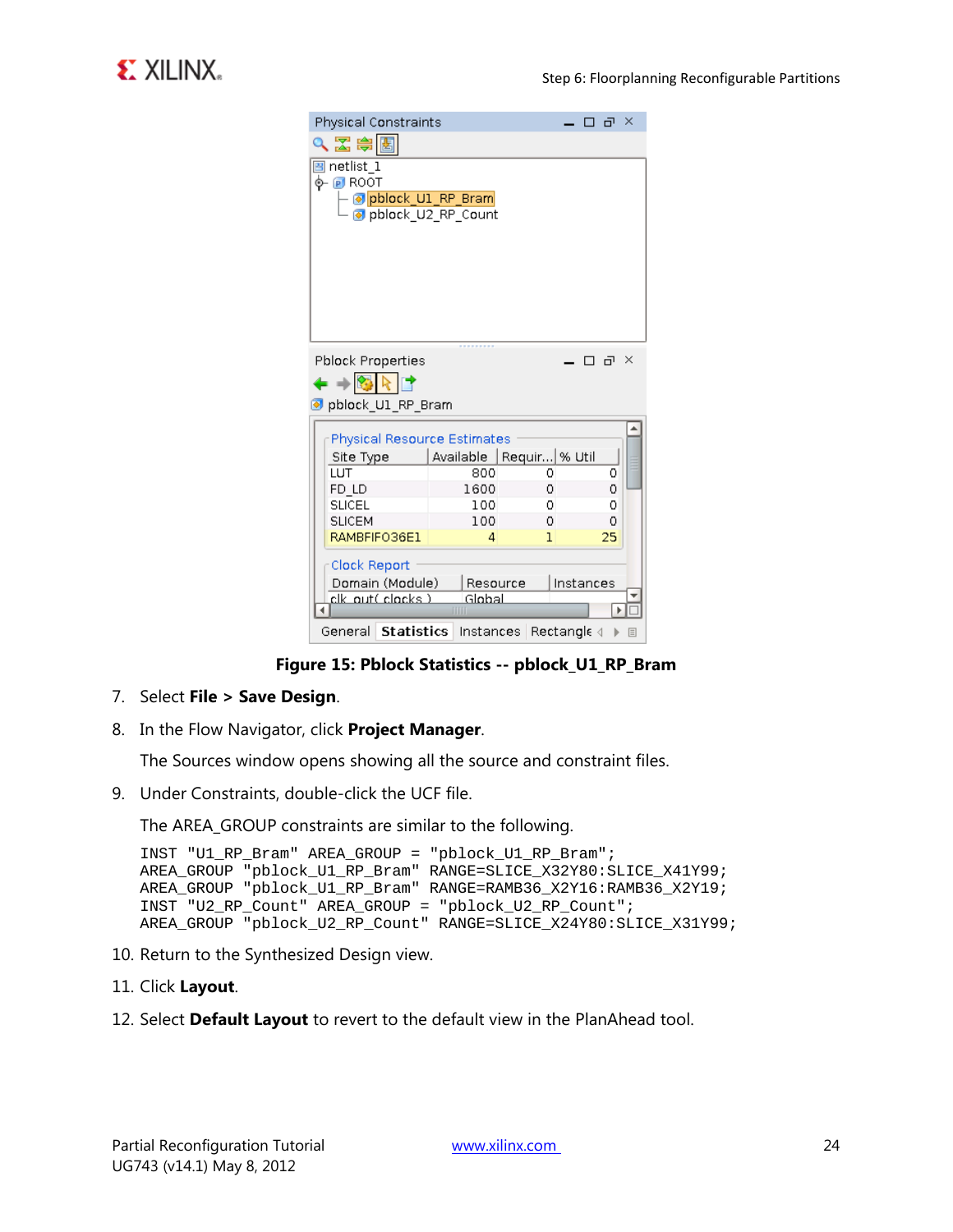### <span id="page-24-0"></span>**Step 7: Partition Pins and Reconfigurable partition Interface Timing**

Partition pins are required in the partial reconfiguration flow for all reconfigurable partition interface signals that are not global logic or dedicated routes. Partition pins provide a known routing connection to the reconfigurable partition. They are automatically inserted by NGDBuild when implementation is run.

The current implementation of partition pins requires proxy logic (a LUT1). A LUT1 is inserted in the input and output paths of the reconfigurable partition. Xilinx recommends that you register these inputs and outputs on both sides of the reconfigurable partition boundary. Registering these inputs helps minimize any timing closure issues related to the reconfigurable partition interface.

If these guidelines are followed, it is likely that a simple PERIOD constraint is enough to constrain this interface. However, in situations with tight timing requirements, you might need to:

- Create TPSYNC constraints on the partition pin, or
- Add LOC constraints to the static logic to minimize routing delays between the static logic and the partition pin.

Because the same static logic implementation is used for every configuration, try to meet timing with the most timing critical reconfigurable modules first. The reconfigurable partition interfaces in this tutorial are very similar between the reconfigurable modules. A global PERIOD constraint is sufficient to meet reconfigurable partition interface timing.

### **Adding a PERIOD Constraint**

To add a PERIOD constraint:

- 1. Open the Timing Constraints window (**Window > Timing Constraints**) in the Synthesized Design window.
- 2. In the Timing Constraints window, right-click and select **Create Timing Constraint**.
- 3. In the Create a New Timing Constraint dialog, under the Basic group (TNM) category, set the following values:
	- Group name **clk\_p**
	- Group type **Net**
	- TNM type **TNM\_NET**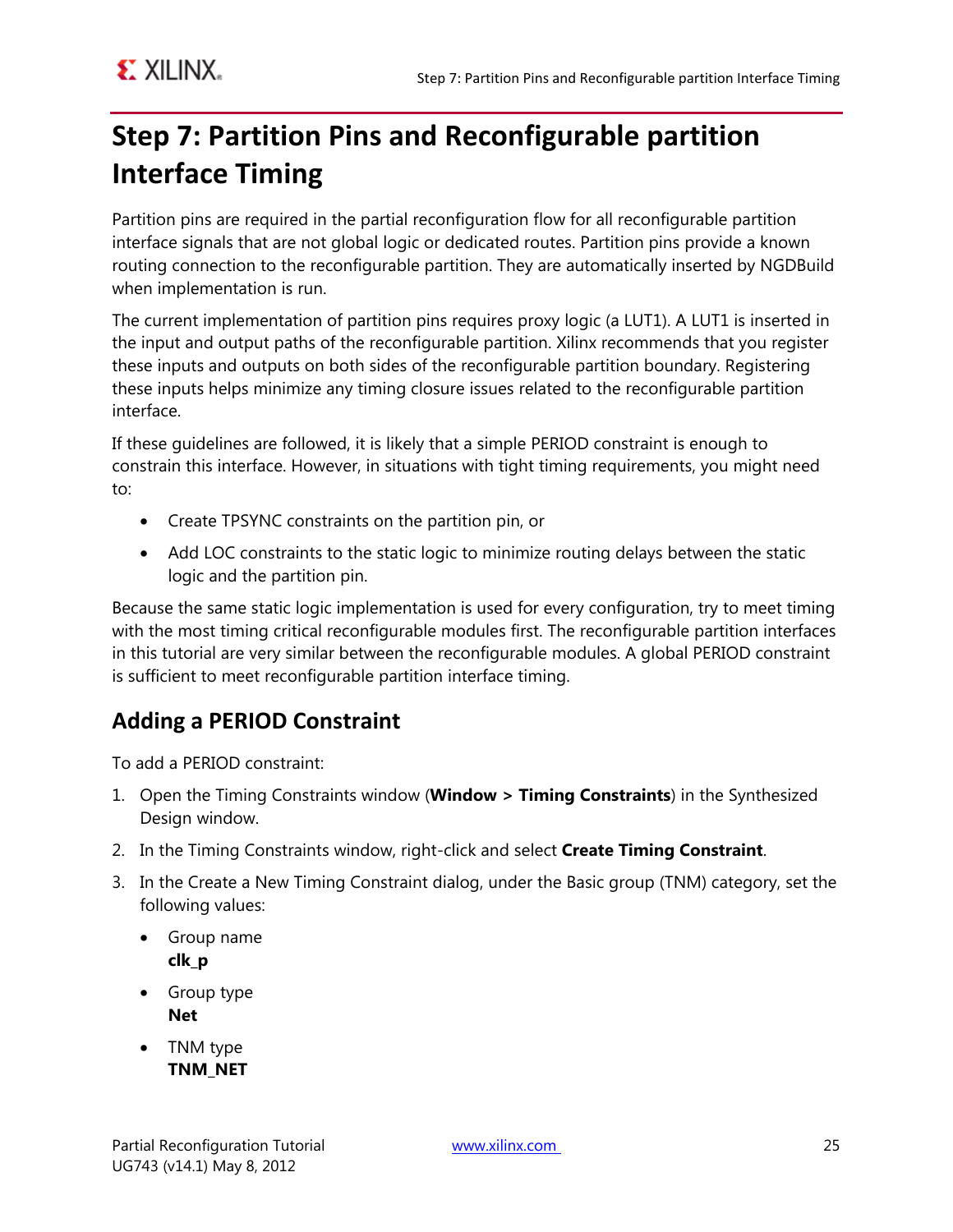

- Predefined group *Leave blank*
- Net **clk\_p**
- 4. Click **OK**.
- 5. Re-open the Create Timing Constraint tool.
- 6. Under the TimeSpec period category, set the following values:
	- TimeSpec name **TS\_clk\_p**
	- Period
		- **5 ns**
- 7. Click the **Browse** icon ( ) next to Group.
- 8. Choose **User Defined** in the Group constraints type field.
- 9. Set **clk\_p** in the User defined groups field, and click **OK**.
- 10. Click **OK** again to create the constraint.

The Timing Constraint window now looks like the following figure.

This global timing constraint constrains all synchronous paths connected to **clk\_p**. This timing constraint is not specific to the reconfigurable partition interface.

|                       |                                                                                                                                                                                                                                                                                                                         | $\Sigma$ Project Summary $\times$ $\triangleright$ Device $\times$ <b>E Timing Constraints (UCF)</b> $\times$                                                                                          | $\Box$ $\Box$ $\times$ |
|-----------------------|-------------------------------------------------------------------------------------------------------------------------------------------------------------------------------------------------------------------------------------------------------------------------------------------------------------------------|--------------------------------------------------------------------------------------------------------------------------------------------------------------------------------------------------------|------------------------|
| Q                     | <b>All Constraints</b>                                                                                                                                                                                                                                                                                                  |                                                                                                                                                                                                        |                        |
| 罟<br>隐<br>唱<br>×<br>麻 | P-All Categories (2)<br>. Clk period (PERIOD) (1)<br>$\Phi$ Basic period (0)<br>+ Timespec period (1)<br>The Derived period (0)<br>Pad-clk offset (OFFSET) (0)<br>P Path delay (FROM-TO) (0)<br>+ Time groups (1)<br>P-Basic group (TNM) (1)<br>$\Phi$ -False path (TIG) (0)<br>→ Off chip delay (0)<br>UCF:<br>Source: | $\Box$ $\hat{a}$ TIMESPEC TS_cIK_p = PERIOD "cIK_p" 5 ns;<br>$\vdash$ $\mathbf{\hat{a}}$ , NET "clk_p" TNM_NET = "clk_p";<br>Multi group (TIMEGRP) (0)<br><br>TIMESPEC TS_clk_p = PERIOD "clk_p" 5 ns; |                        |
|                       | Timespec name:<br>-Period Specification<br>Period:<br>$\Box$ Duty Cycle:<br>Group:<br>$\Box$ Input jitter:<br>$\Box$ Priority.                                                                                                                                                                                          | TS_clk_p<br>15.<br>ns<br>۰<br>$\cdots$<br>"clk_p"<br>l o<br><b>DS</b><br>아퀴                                                                                                                            |                        |

**Figure 16: Timing Constraints View**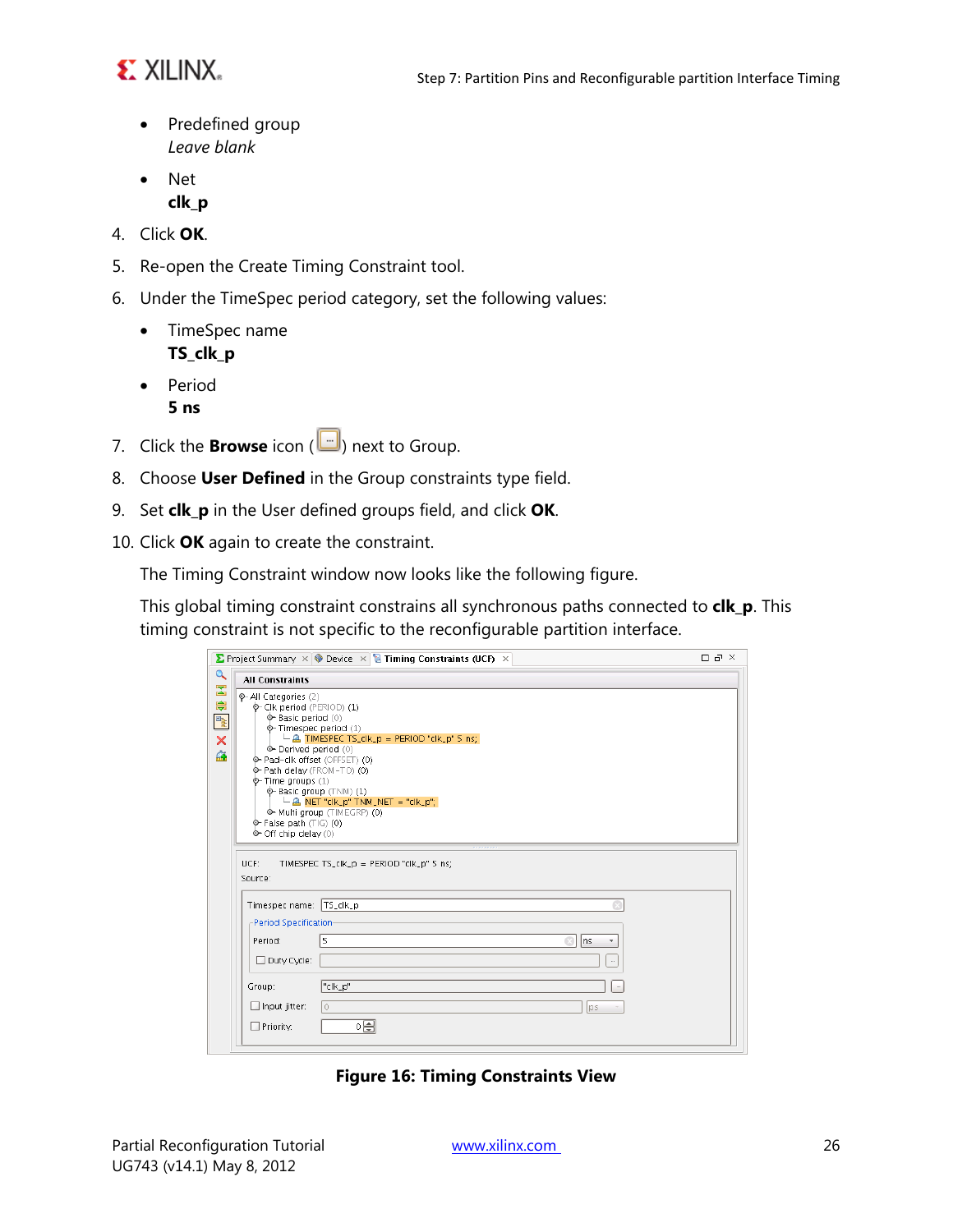

- 11. Save the design.
- 12. Navigate back to the Project Manager to view the UCF.

The following constraints are now included in the constraint file.

```
TIMESPEC TS_clk_p = PERIOD "clk_p" 5 ns;
NET "clk_p" TNM_NET = "clk_p";
```
If the UCF is still open from previous steps, select **Reload** in the yellow banner to reload the modified file.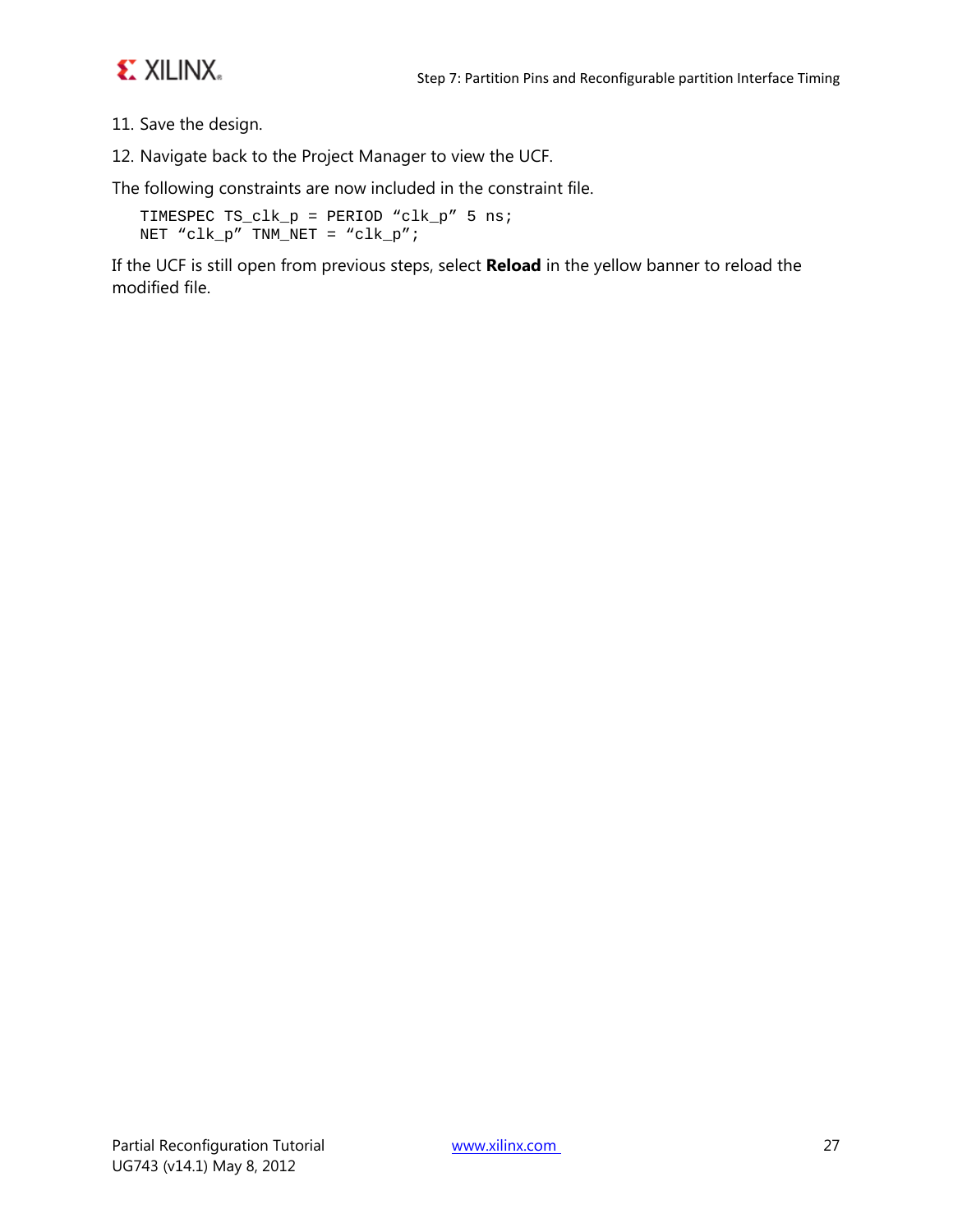### <span id="page-27-0"></span>**Step 8: Running Partial Reconfiguration Design Rule Checks**

You must follow many design rules specific to partial reconfiguration in order to implement a valid design. Some of these rules have been incorporated in the Design Rule Check (DRC) engine under the Partial Reconfig and Partition headings.

Run these checks on the partial reconfiguration design before implementing configurations and generating BIT files.

On a typical design, you might want to run all PlanAhead DRCs. This tutorial runs only the **Partial Reconfig** and **Partition** DRC.

### **Running the Partial Reconfiguration and Partition DRCs**

To run the partial reconfiguration and partition DRCs:

1. From the Flow Navigator, select **Report DRC**, located under Synthesized Design.



**Figure 17: Report DRC**

2. From the Report DRC dialog box, select the **Partition and Partial Reconfig** rules and click **OK** to run the selected DRC rules.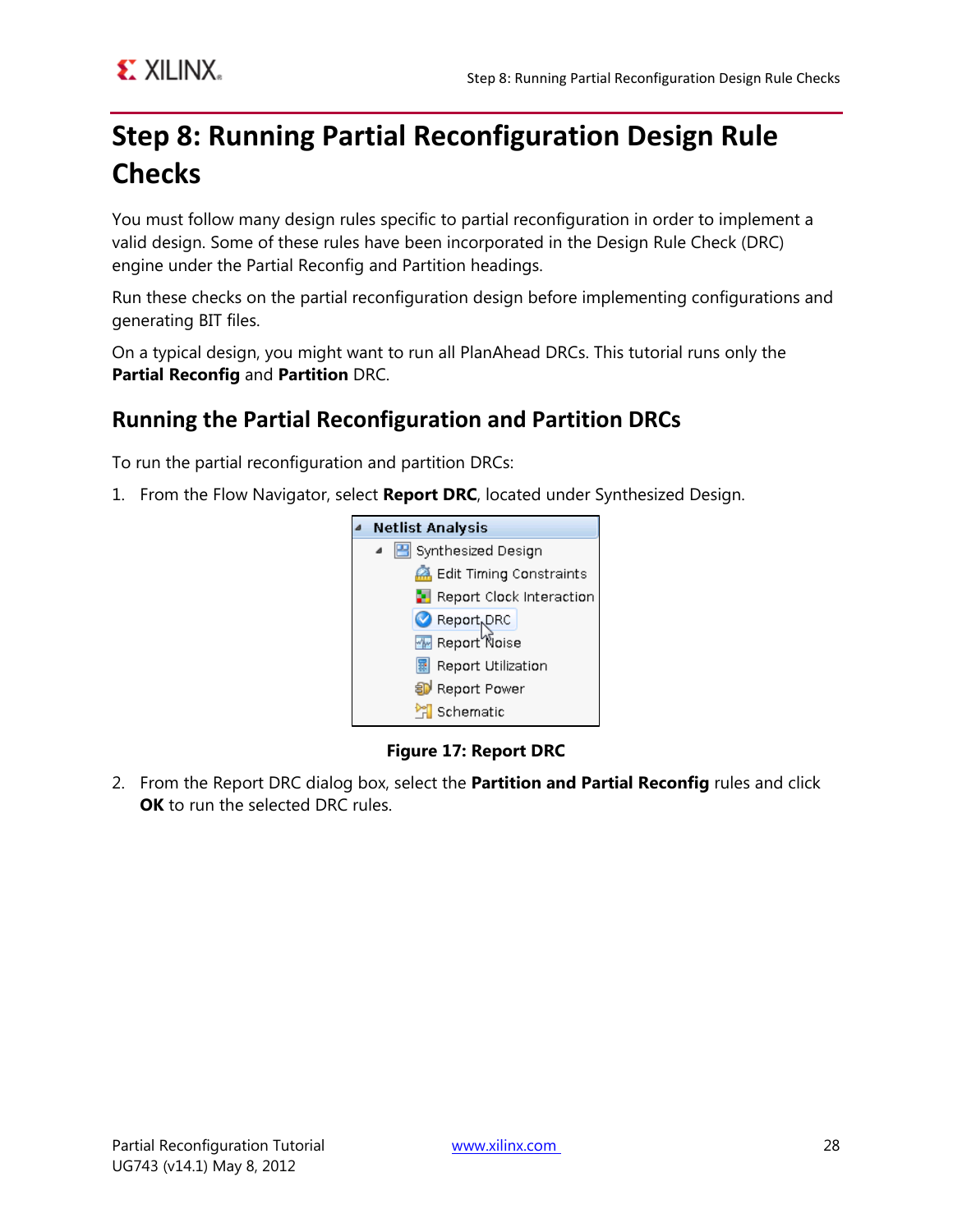

| $drc_1$<br>Results Name:                               |  |  |  |  |
|--------------------------------------------------------|--|--|--|--|
| Output File:                                           |  |  |  |  |
| Rules to Check: 24 of 1229                             |  |  |  |  |
| へいこ                                                    |  |  |  |  |
| <b>Ø</b> All Rules (1229)<br>⊕                         |  |  |  |  |
| Clock(4)                                               |  |  |  |  |
| <b>Bank</b> (19)<br>IOB(15)                            |  |  |  |  |
| Placer $(14)$                                          |  |  |  |  |
| <b>Netlist</b> (1139)                                  |  |  |  |  |
| Floorplan (5)                                          |  |  |  |  |
| $C$ <sub>k</sub> Buf $(1)$<br>⊙                        |  |  |  |  |
| <b>DSP48</b> (4)<br>Θ<br>$\blacksquare$ RAMB (1)<br>⊙− |  |  |  |  |
| <b><math>\blacksquare</math></b> Partition (10)<br>⊛−  |  |  |  |  |
| ∲- ⊠ Partial Reconfig (14)                             |  |  |  |  |
| Team Design (3)<br>⊚⊢ ⊟                                |  |  |  |  |
|                                                        |  |  |  |  |
| Clear All<br>Select All                                |  |  |  |  |
| iiill Open in a new ta <u>b</u>                        |  |  |  |  |
| Cancel<br>ОΚ                                           |  |  |  |  |

#### **Figure 18: Partition and Partial Reconfig DRCs**

- 3. Review the Severity of the messages returned by the DRC. The messages can have a Severity of:
	- Advisory
	- Warning
	- Error
	- Fatal

In this case, the worst Severity returned is a Warning, and can be safely ingored for this tutorial.

| DRC - drc 1 (9 violations)                     |      |                                                                 |                     |                                                                               |
|------------------------------------------------|------|-----------------------------------------------------------------|---------------------|-------------------------------------------------------------------------------|
|                                                | Name |                                                                 | Sev<br>$\mathbf{1}$ | Details                                                                       |
| 罖                                              |      | <b>P All Violations</b> (9)                                     |                     |                                                                               |
|                                                |      | $\odot$ Partition (5)                                           |                     |                                                                               |
| 隐                                              |      | ♦ O Unregistered Partition pin load (PAP2-1)                    |                     |                                                                               |
| $\mathbb{E}^{\text{abs}}$                      |      | $\Box$ PAP2 #1                                                  | Advisory            | Net 'U1 RP Bram/en' on pin 'en' of Partition 'U1 RP Bram' drives non-sequent  |
| ♦ O Unregistered Partition pin driver (PAP1-1) |      |                                                                 |                     |                                                                               |
|                                                |      | $\vdash \circledR$ PAPl #1                                      | Advisory            | Net 'U2 RP Count/out counter[3]' on pin 'out counter[3]' of Partition 'U2 RP  |
|                                                |      | $\vdash \blacksquare$ PAPl #2                                   | Advisory            | Net 'U2 RP Count/out counter[2]' on pin 'out counter[2]' of Partition 'U2 RP  |
|                                                |      | $\vdash \textcircled{a}$ PAP1 #3                                | Advisory            | Net 'U2 RP Count/out counter[1]' on pin 'out counter[1]' of Partition 'U2 RP  |
|                                                |      | $\Box$ PAP1 #4                                                  | Advisory            | Net 'U2_RP_Count/out_counter[0]' on pin 'out_counter[0]' of Partition 'U2_RP_ |
|                                                |      | $\Phi$ <b>D</b> Partial Reconfig (4)                            |                     |                                                                               |
|                                                |      |                                                                 |                     |                                                                               |
| $\bigoplus$ drc 1 (9 violations) $\times$      |      |                                                                 |                     |                                                                               |
|                                                |      | <b>圆 Tel Console   ● Messages   圓 Reports   嚵 Design Runs</b> \ |                     | O DRC                                                                         |

**Figure 19: DRC Results**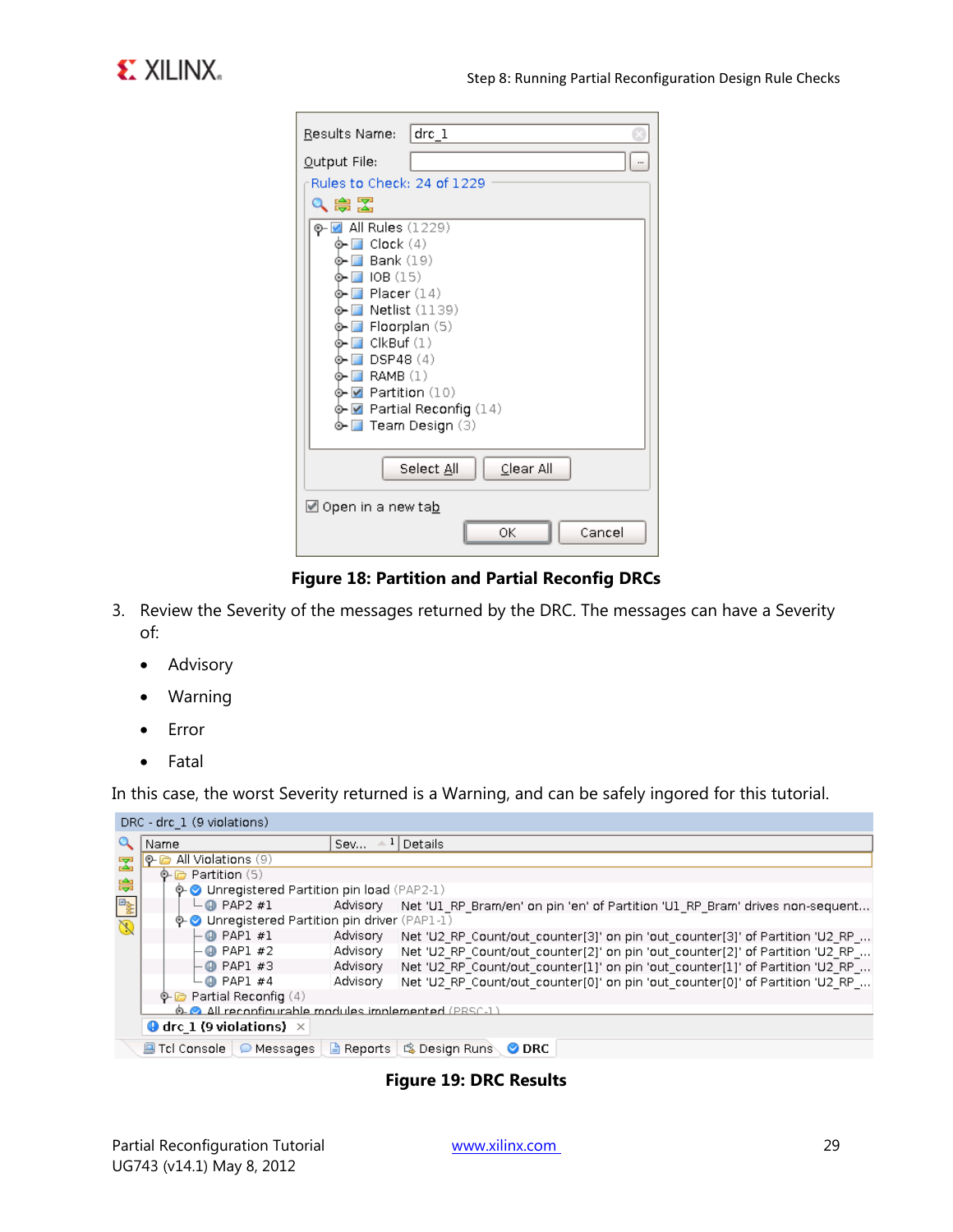### <span id="page-29-0"></span>**Step 9: Implementing and Promoting a Configuration**

Although each reconfigurable partition can have multiple reconfigurable modules associated with it, only one reconfigurable module can be implemented at any one time for the reconfigurable partition.

The set of active reconfigurable modules along with static logic is called a *configuration* and is a complete design. Multiple configurations exist for a partial reconfiguration project to allow different permutations of reconfigurable modules to be implemented, thus generating full and partial BIT files. Each configuration is its own independent implementation run.

The resulting output files are:

- Format files
- NGD
- NGM
- NCD
- PCF
- Report files

You can run Xilinx software tools and debug techniques on each configuration individually, such as opening an NCD with FPGA Editor or performing a gate-level simulation.

The design in this tutorial can be fully implemented with only two configurations using these reconfigurable module sets and resulting BIT files:

```
Configuration
-------------
config_1 RMs: BramFirst, CountCW
Bits: config_1.bit (full bit file)
 config_1_U1_RP_Bram_BramFirst_partial.bit
 config_1_U2_RP_Count_CountCW_partial.bit
config_2 RMs: BramSecond, CountCCW 
 Bits: config_2.bit (full bit file)
 config_2_U1_RP_Bram_BramSecond_partial.bit
 config 2 U2 RP Count CountCCW partial.bit
```
In summary:

- The full BIT file  $config_1.bit$  contains reconfigurable modules BramFirst and CountCW.
- The full BIT file config 2.bit contains reconfigurable modules BramSecond and CountCCW.

Two other configuration sets can generate unique, full BIT files. However, because they reuse modules previously implemented, the partial BIT files are identical to the partial BIT files generated in the configurations above.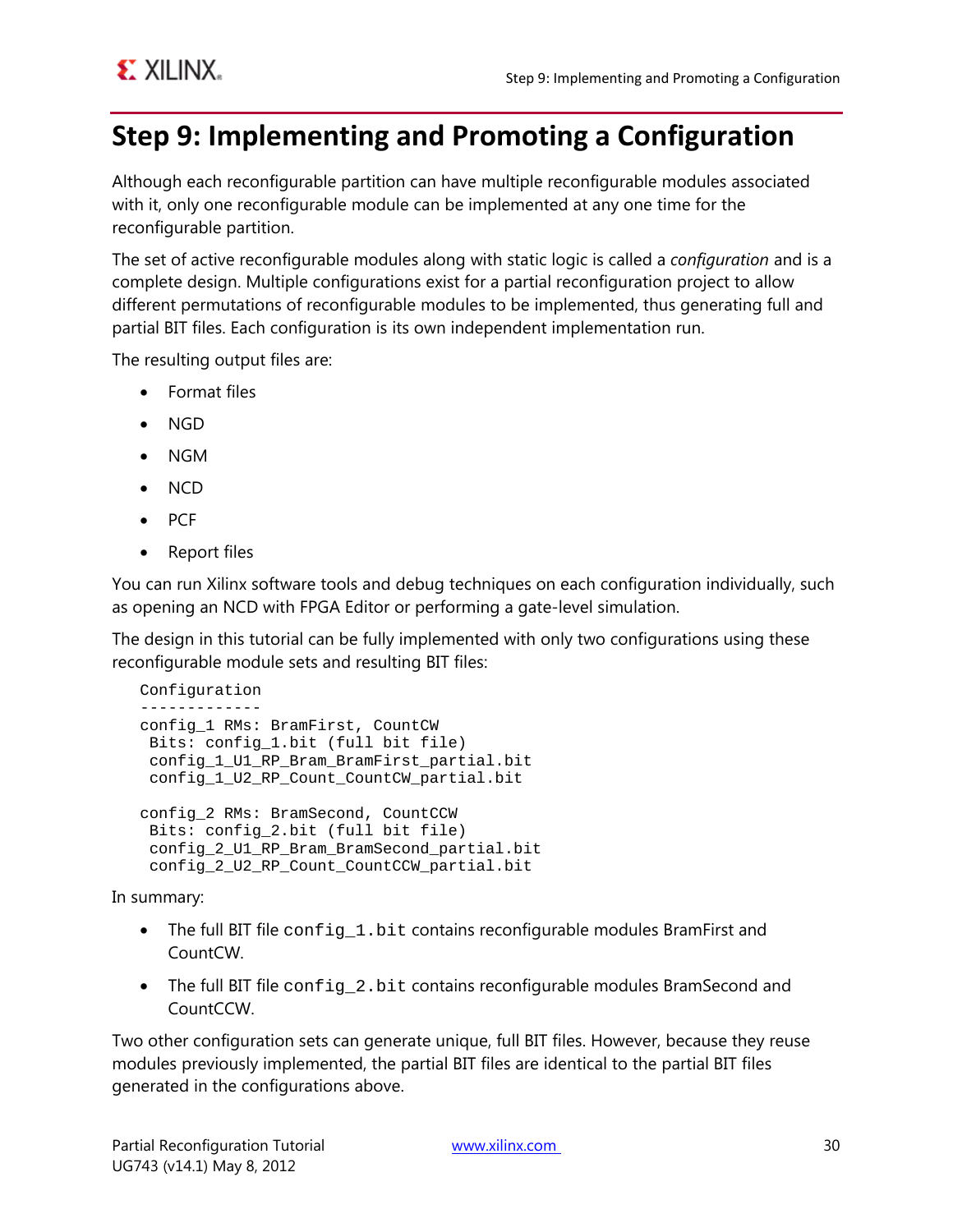

```
Configuration 
-------------
config_3 RMs: BramFirst, CountCCW
Bits: config_3.bit (full bit file)
config 3 U1 RP Bram BramFirst partial.bit
config 3 U2 RP Count CountCCW partial.bit
config_4 RMs: BramSecond, CountCW
 Bits: config_4.bit (full bit file)
 config 4 U1 RP Bram BramSecond partial.bit
 config_4_U2_RP_Count_CountCW_partial.bit
```
Finally, if blackbox RMs were created, one additional configuration can be implemented to generate the blanking bitstreams. The full bit file will contain no logic for blackbox RPs, and the partial bit files can be used to blank an RP.

```
Configuration 
-------------
config_5 RMs: BramBB, CountBB
Bits: config_3.bit (full bit file)
 config_3_U1_RP_Bram_BramBB_partial.bit
 config_3_U2_RP_Count_CountBB_partial.bit
```
The implementation of a configuration in the PlanAhead tool is called a *run*. A run must be created for each configuration.

The PlanAhead tool creates a configuration when the project is created. The reconfigurable modules set for this configuration depend on the order in which the reconfigurable modules were added to the project. The first reconfigurable module defined for each reconfigurable partition is set for this configuration (**BramFirst** and **CountCW** in the case of this tutorial).

An FPGA device configured with a full BIT file contains the reconfigurable modules that were implemented in the configuration. If the system requires that only the static logic is functioning after loading the full BIT file, implement a configuration containing black boxes for all reconfigurable partitions. The resulting partial BIT files are essentially blank files for the reconfigurable partitions.

#### **Implementing Configuration config\_1**

To implement configuration **config\_1**:

- 1. Verify that the reconfigurable modules set for **config\_1** are **BramFirst** and **CountCW**.
	- a) In the Design Runs window (**Window > Design Runs** if not already open), select **config\_1**.
	- b) In the Implementation Run Properties window, select the **Partitions** tab. See the figure below.
	- c) Ensure that the Module Variants listed are **BramFirst** and **CountCW**.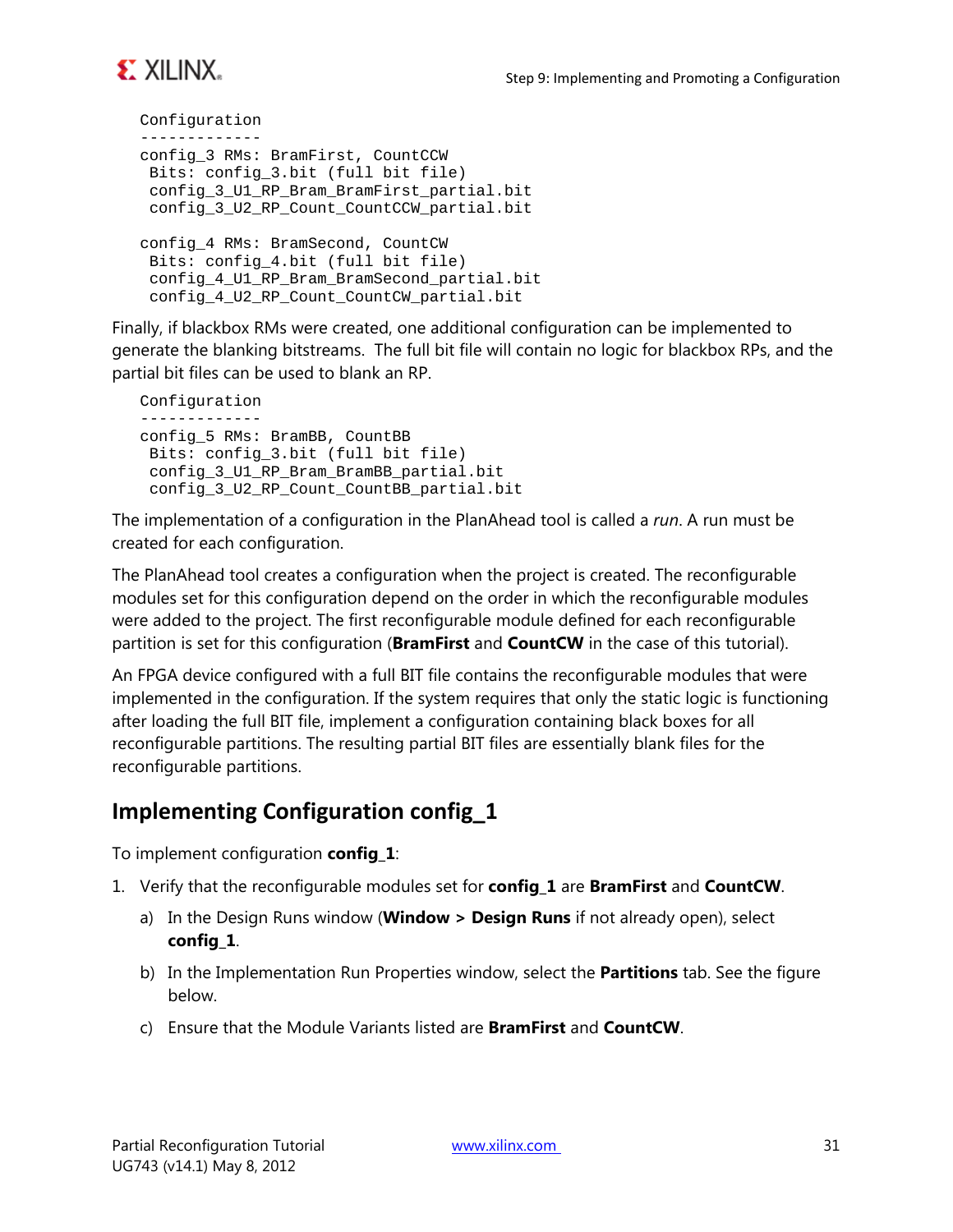| Implementation Run Properties<br>$F \times$<br>— n                    |                                          |            |                       |  |  |
|-----------------------------------------------------------------------|------------------------------------------|------------|-----------------------|--|--|
|                                                                       |                                          |            |                       |  |  |
| $\Rightarrow$ config 1                                                |                                          |            |                       |  |  |
| Name                                                                  | Module Variant                           | Action     | Import from           |  |  |
| $\bullet$<br>Static Logic                                             |                                          | Implement  | N/A<br>▾              |  |  |
| ◈<br>U1_RP_Bram                                                       | <b>BramFirst</b><br>$\blacktriangledown$ | Implement  | N/A                   |  |  |
| €<br>U2 RP Count                                                      | CountCW<br>▾                             | Implement  | N/A<br>▾              |  |  |
|                                                                       |                                          |            |                       |  |  |
| General Options                                                       | Monitor Reports Messages                 | Partitions |                       |  |  |
| Design Runs                                                           |                                          |            |                       |  |  |
| Constraints<br>Name<br>Part<br>Strategy                               |                                          |            |                       |  |  |
| $-\Rightarrow$ config_1                                               | xc6vk240tff1156-1                        | constrs 1  | ISE Defaults (ISE 14) |  |  |
| 罖                                                                     |                                          |            |                       |  |  |
| 隐                                                                     |                                          |            |                       |  |  |
| ⋑                                                                     |                                          |            |                       |  |  |
| К                                                                     |                                          |            |                       |  |  |
| S.                                                                    |                                          |            |                       |  |  |
| <b>■ Tcl Console</b><br>O DRC<br>Reports<br>鸟 Design Runs<br>Messages |                                          |            |                       |  |  |

**Figure 20: Configuration Module Variants -- config\_1**

2. In the Flow Navigator, click **Run Implementation** to launch the implementation run. Click Save if prompted.

The Design Runs window Status field shows when NGDBuild, Map, PAR, and TRACE are running. This can also be monitored in the status bar in the upper right-hand corner of the PlanAhead tool main window. For more details about the run status, see the Compilation Log window.

- 3. The Implementation Completed dialog box appears after implementation is complete. There are several options here, but for this tutorial just click **Cancel**.
- 4. Promote the **config\_1** configuration. From the Flow Navigator (or the Implementation Complete dialog), click **Promote Partitions**.

Now that **config\_1** has been successfully implemented, it can be promoted. Running other configurations without first promoting (then importing) one configuration results in incompatible partial BIT files among configurations.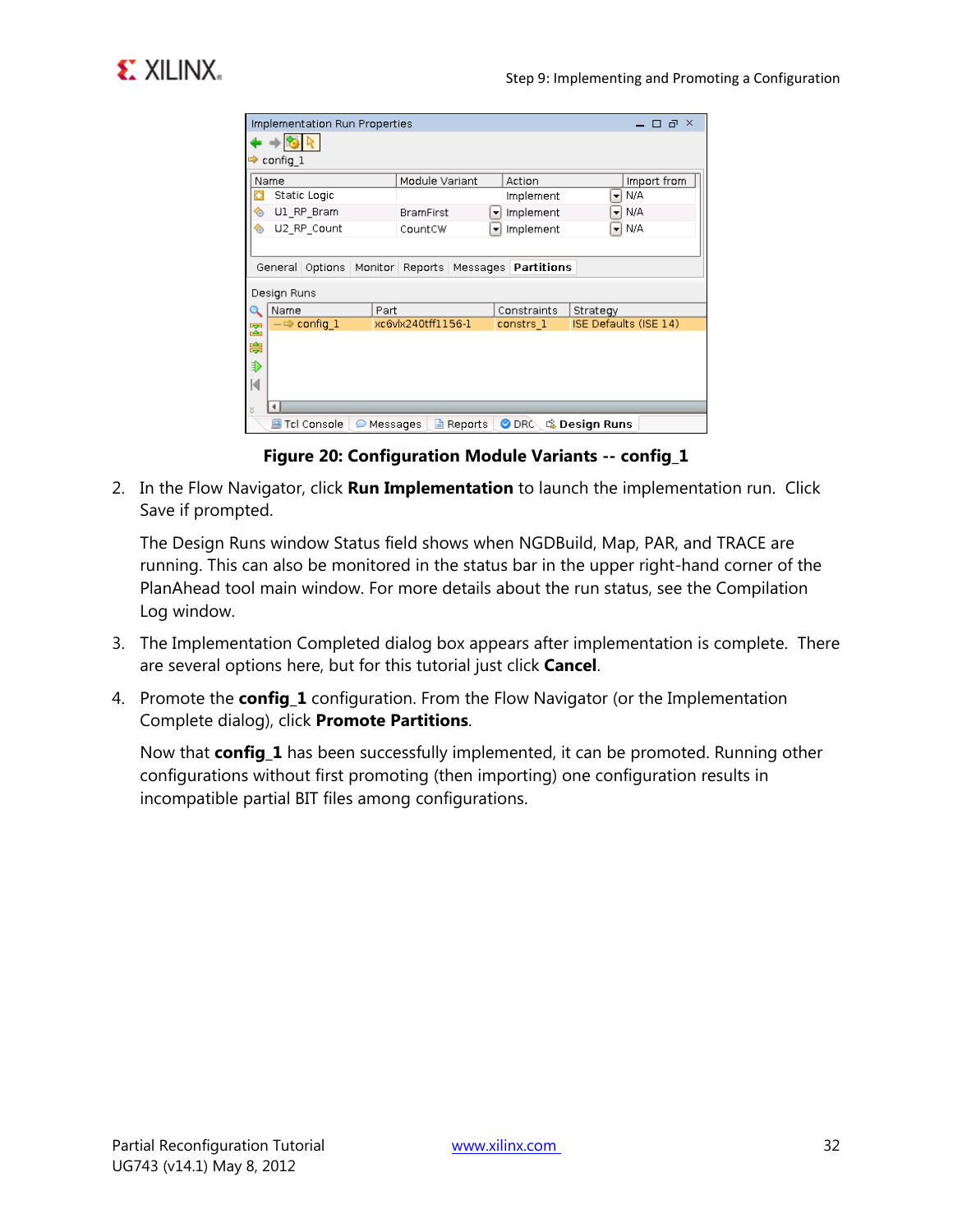



**Figure 21: Selecting the Promote Partitions Button**

- 5. In the Promote Partitions dialog box, make sure the **Automatically manage Partition action and import location** option is checked, and click **OK**.
- 6. Select the **Configurations** tab. (Select **Window > Configurations** if not already open.) The Status is listed as Promoted.



**Figure 22: Verifying the Promoted Status**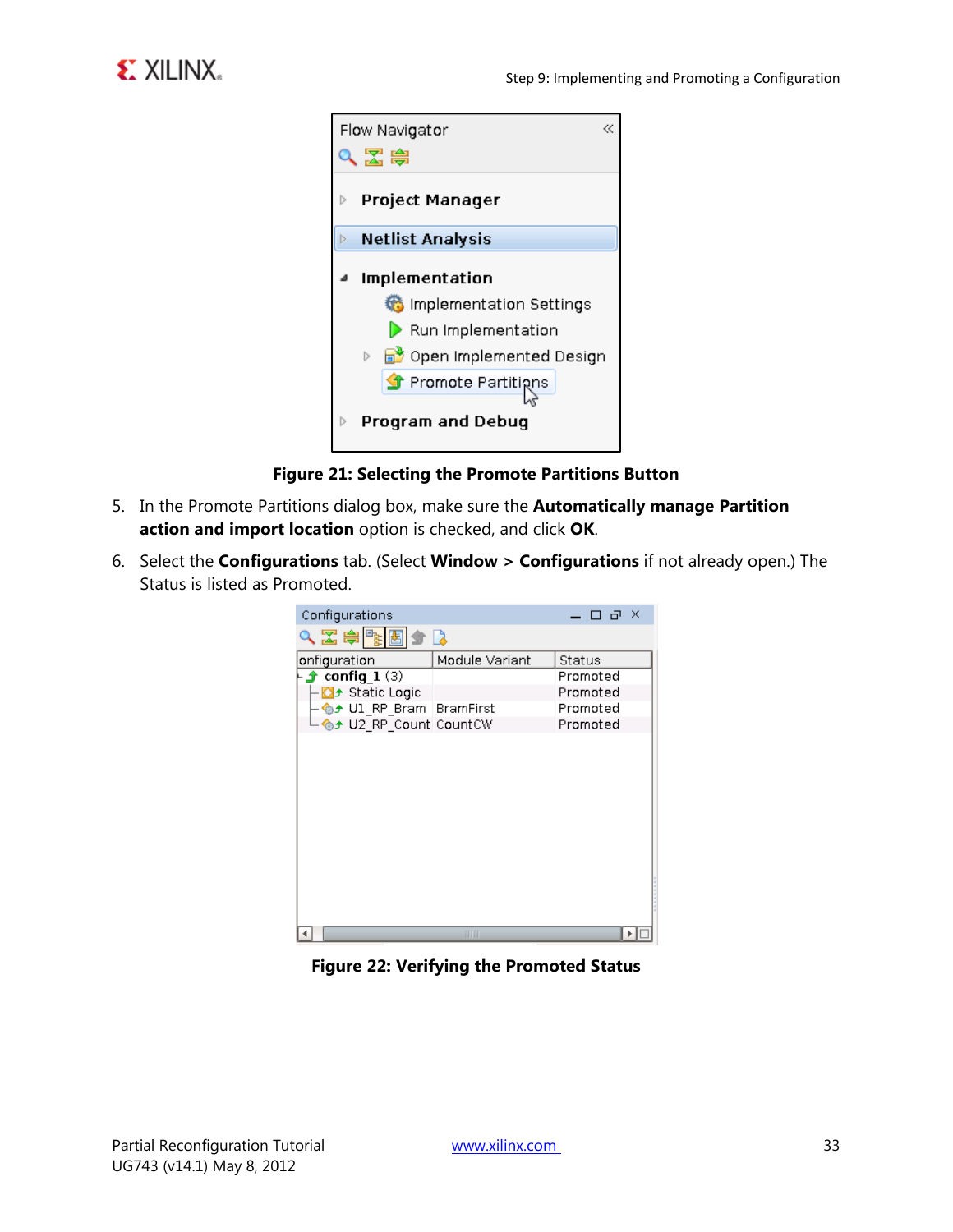

### <span id="page-33-0"></span>**Step 10: Creating and Implementing Additional Configurations**

To create a new configuration:

1. From the Flow Navigator, right-click on Implementation and select **Create New Implementation Runs**.



#### **Figure 23: Creating New Implementation Runs**

- 2. In the introduction page of the Create Multiple Runs wizard, click **Next**.
- 3. In the Set-Up Implementation Run page, click **Next**.

In the Choose Implementation Strategies and Reconfigurable Modules page, you can create multiple configurations, choose implementation strategies, and define which reconfigurable modules make up the configurations. There is already a new configuration listed called **config\_2**.

- 4. In the Choose Implementation Strategies and Reconfigurable Modules page, leave the new configuration name as **config\_2**.
- 5. Click the button in the Partition Action column to open the Specify Partition dialog box.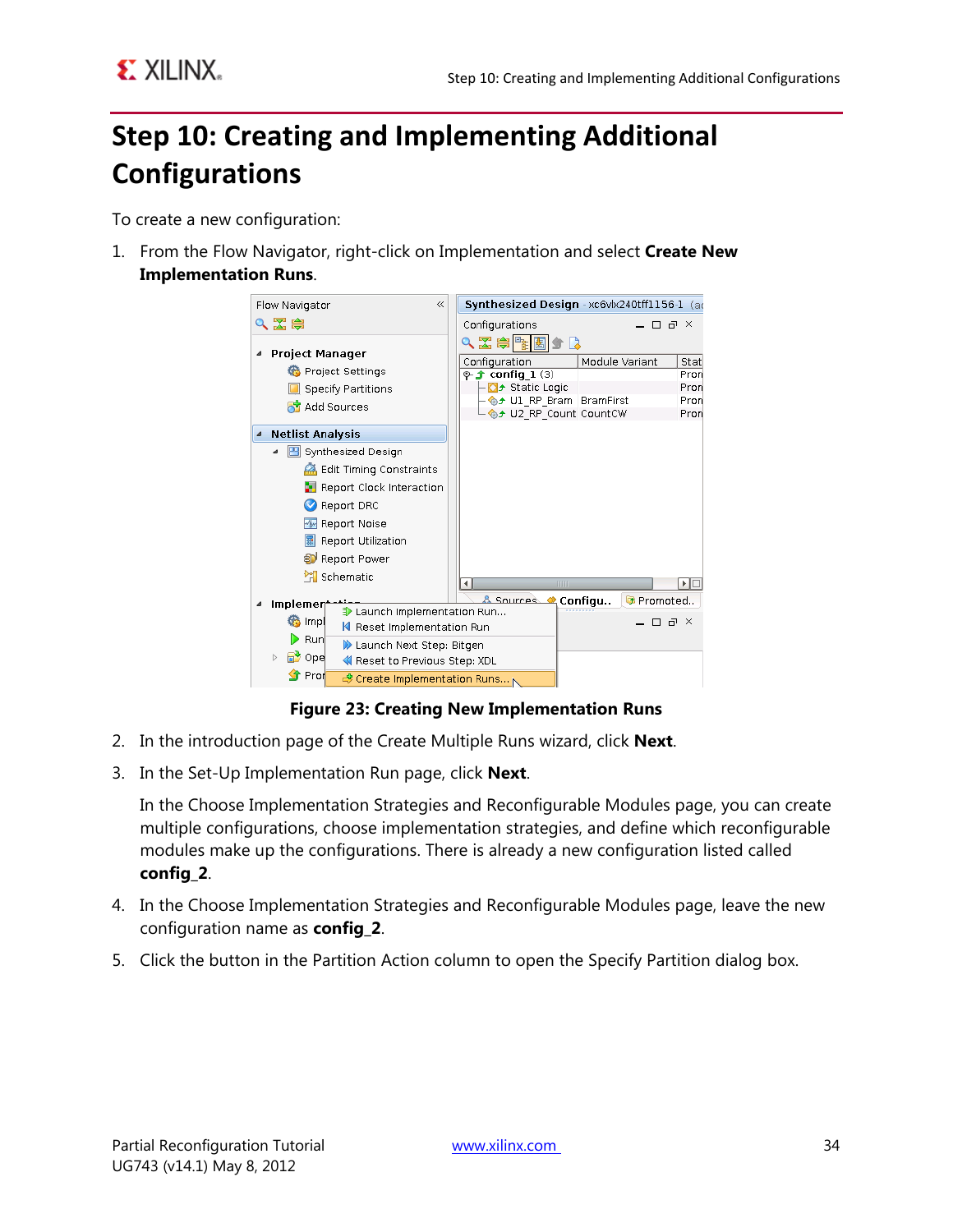

| <b>Choose Implementation Strategies and Reconfigurable Modules</b><br>Create and configure runs using various strategies and Module Variants for<br>Reconfigurable Modules. |                                             |
|-----------------------------------------------------------------------------------------------------------------------------------------------------------------------------|---------------------------------------------|
| Create Implementation Runs                                                                                                                                                  |                                             |
| Name<br>Strategy                                                                                                                                                            | Make Active  Partition Action               |
| <mark>Å</mark> ISE Defaults (ISE ◘  <br>config 2                                                                                                                            | U1_RP_Bram=Bram<br>◉                        |
| More                                                                                                                                                                        | Runs to create: 1                           |
|                                                                                                                                                                             | Cancel<br>$\leq$ Back<br>$Next$ ><br>Finish |

**Figure 24: Create Implementation Runs**

The default Module Variant is based on the reconfigurable modules currently active in the project (in this case, **BramFirst** and **CountCW**). Because these modules have already been implemented and imported, they are set to **Import** and have an import location set.

6. To create a configuration that implements **BramSecond** and **CountCCW**, change the Module Variant column to match these reconfigurable modules. See the figure below.

Because these reconfigurable modules have not been implemented (or promoted), the Action field changes to **Implement**.

| Name                  | Module Variant | Action                          | Import from               |  |
|-----------------------|----------------|---------------------------------|---------------------------|--|
| <b>O</b> Static Logic |                | Import                          | ▼                         |  |
| OUL_RP_Bram           | BramSecond     | $\blacktriangleright$ Implement | $\blacktriangleright$ N/A |  |
| U2 RP Count           | CountCCW       | $\blacktriangleright$ Implement | $\blacktriangleright$ N/A |  |
|                       |                |                                 |                           |  |
|                       |                |                                 |                           |  |
|                       |                |                                 |                           |  |
|                       |                |                                 |                           |  |
|                       |                |                                 |                           |  |

**Figure 25: Specify Partition Dialog Box -- BramSecond/CountCCW**

- 7. In the Specify Partition dialog box, click **OK**.
- 8. Optional. If you optionally created Black Box module variants, create an additional configuration to implement those modules.
	- a) Click **More** in the Choose Implementation Strategies and Reconfigurable Modules page to add **config\_3**.
	- b) Open the **Specify Partition** dialog box.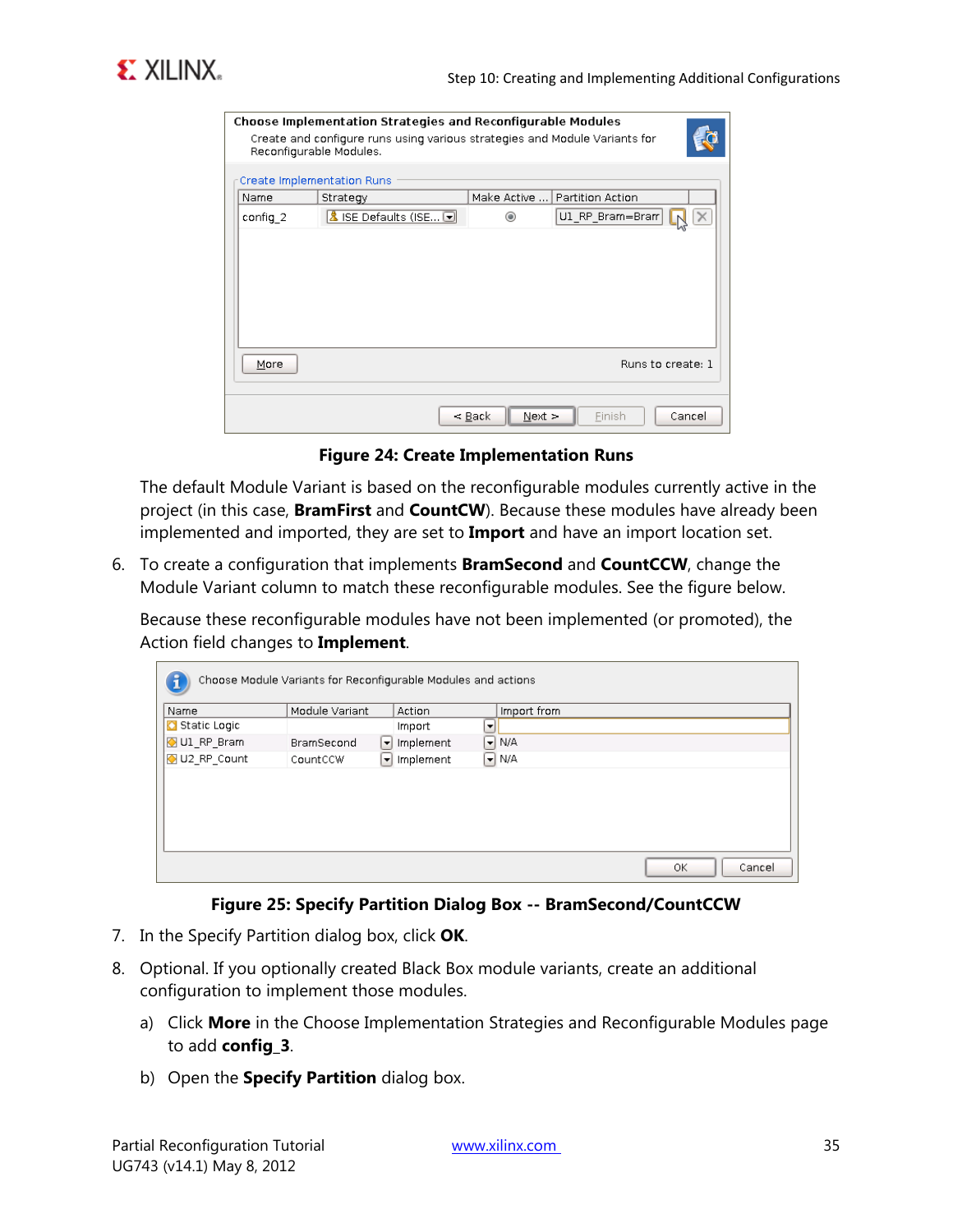

- c) Set the Module Variants to **BramBB** and **CountBB**.
- d) Click **OK**.

| Name                     | Module Variant | Action         | Import from               |  |
|--------------------------|----------------|----------------|---------------------------|--|
| Static Logic             |                | Import         |                           |  |
| U1_RP_Bram               | <b>BramBB</b>  | Implement<br>▾ | $\blacktriangleright$ N/A |  |
| U <sub>2_RP_</sub> Count | CountBB        | Implement<br>▾ | $\blacktriangleright$ N/A |  |
|                          |                |                |                           |  |
|                          |                |                |                           |  |
|                          |                |                |                           |  |

**Figure 26: Specify Partition Dialog Box -- BramBB/CountBB**

- 9. On the Create Implementation Run page, click **Next**.
- 10. On the Launch Options page, select **Do Not Launch Now** and click **Next**.
- 11. Click **Finish** on the Create New Runs Summary page.

The Design Runs window displays the new configurations that were created through the wizard.

- 12. Select a new configuration in the Design Runs window.
- 13. In the Implementation Run Properties window, click the **Partitions** tab to verify the Module Variants and Action fields. The Static logic is set to **Import**, and will be imported from the promoted results from **config\_1**.

|                                                                                                        | Implementation Run Properties<br>א ה<br>П. |             |                          |            |    |           |                                              |    |                      |  |                    |     |
|--------------------------------------------------------------------------------------------------------|--------------------------------------------|-------------|--------------------------|------------|----|-----------|----------------------------------------------|----|----------------------|--|--------------------|-----|
|                                                                                                        |                                            |             |                          |            |    |           |                                              |    |                      |  |                    |     |
| config_2                                                                                               |                                            |             |                          |            |    |           |                                              |    |                      |  |                    |     |
| Name                                                                                                   |                                            |             | Module Variant<br>Action |            |    |           | Import from                                  |    |                      |  |                    |     |
| CI∉ Static Logic                                                                                       |                                            |             | Import                   |            | ▼∣ |           | :_Tutorial.promote/Xconfig_1                 |    |                      |  |                    |     |
| ⊛                                                                                                      |                                            | U1_RP_Bram  |                          | BramSecond |    | Implement |                                              | ▼∣ | N/A                  |  |                    |     |
| ⊛                                                                                                      |                                            | U2_RP_Count |                          | CountCCW   |    | Implement |                                              | ▼∣ | N/A                  |  |                    |     |
|                                                                                                        |                                            |             |                          |            |    |           |                                              |    |                      |  |                    |     |
| General Options<br>Monitor<br>Reports<br>Messages<br>Partitions                                        |                                            |             |                          |            |    |           |                                              |    |                      |  |                    |     |
| Design Runs                                                                                            |                                            |             |                          |            |    |           |                                              |    |                      |  |                    |     |
|                                                                                                        | Name                                       |             |                          | Part.      |    |           | Constraints                                  |    | Strategy             |  | Status             | Pro |
| 罖                                                                                                      |                                            | –→ config_1 |                          |            |    |           | xc6\dx240tff1156-1 constrs_1                 |    | $ SE$ Defaults $ X $ |  | PAR Complete!      |     |
| 隐                                                                                                      |                                            |             |                          |            |    |           | config_2 (active) xc6vlx240tff1156 constrs_1 |    | <b>ISE Defaults</b>  |  | <b>Not started</b> |     |
|                                                                                                        |                                            | config_3    |                          |            |    |           | xc6\dx240tff1156-1 constrs_1                 |    | ISE Defaults         |  | Not started        |     |
| ¥,                                                                                                     |                                            |             |                          |            |    |           |                                              |    |                      |  |                    |     |
| 鳳 Tcl Console<br>国 Compilation<br><b>Messages</b><br>Reports<br><b>鸟 Design Runs</b><br>L9.<br>$\circ$ |                                            |             |                          |            |    |           |                                              |    |                      |  |                    |     |

**Figure 27: Verifying Configuration Settings**

14. To launch a configuration: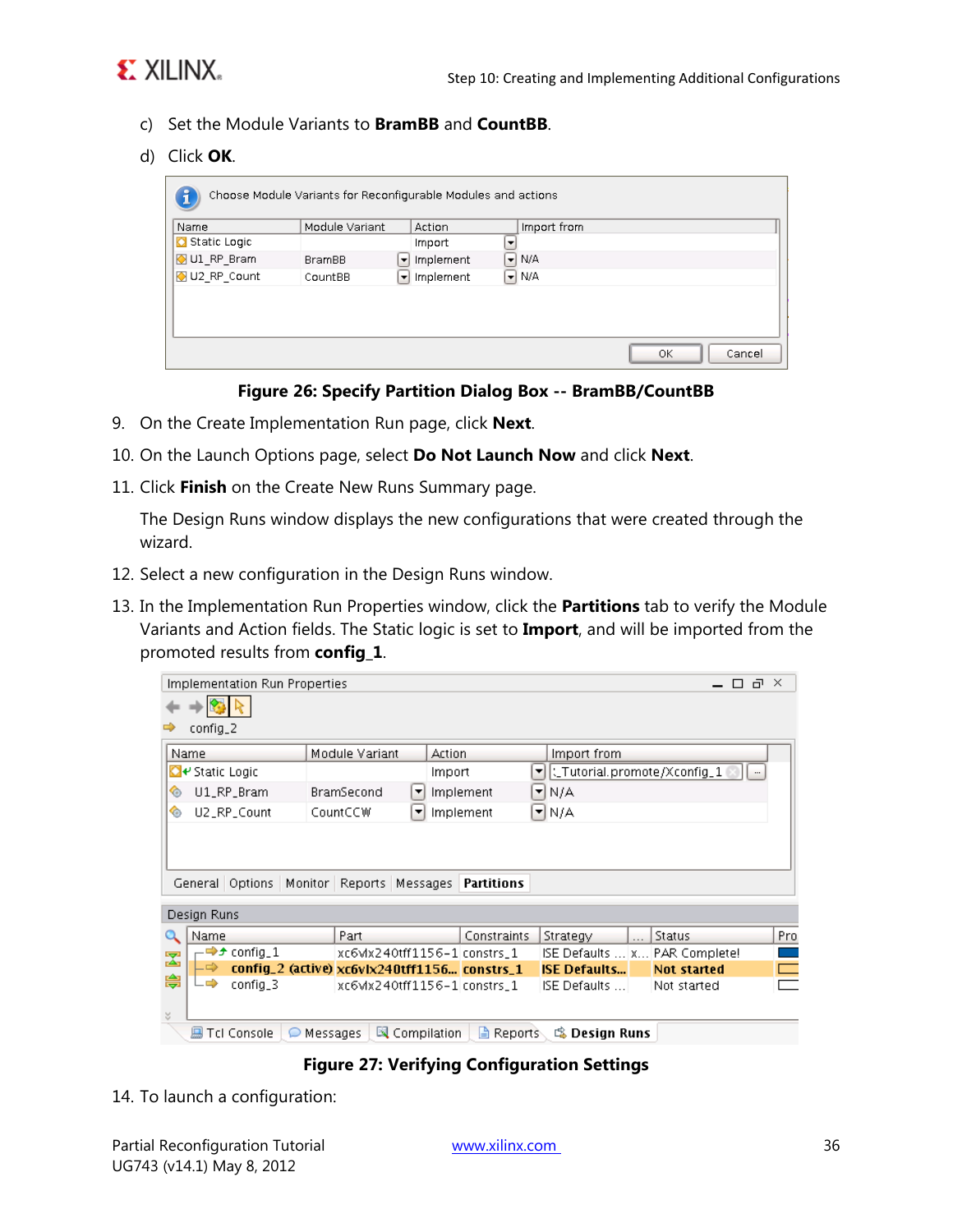

- a) Select one or more configuration in the **Design Runs** window.
- b) Right click and select **Launch Runs**.

You can launch multiple new configurations in parallel (on multiple processors, if available). The results are not dependent on each other, but are dependent only on the Static logic from **config\_1**.

- 15. In the Launch Selected Runs dialog box:
	- a) Select **Launch Runs On Local Host**.
	- b) Select the number of jobs (number of processors to use).
	- c) Click **OK**.

| Implementation Run Properties<br>config_2                                                   |                                                                                                      | Inplementation Run Properties<br>$Ctrl + E$<br>La Copy Text<br>$Ctrl + C$<br>$\times$ Delete<br>Delete<br>Make active |            |                                                                        |  |  |  |  |
|---------------------------------------------------------------------------------------------|------------------------------------------------------------------------------------------------------|-----------------------------------------------------------------------------------------------------------------------|------------|------------------------------------------------------------------------|--|--|--|--|
| Name                                                                                        | Module Variant                                                                                       | Action                                                                                                                |            | Change Run Settings                                                    |  |  |  |  |
| CI∉ Static Logic                                                                            |                                                                                                      | Import                                                                                                                |            | Save As Strategy                                                       |  |  |  |  |
| ☜<br>U1_RP_Bram                                                                             | BramSecond<br>▼                                                                                      |                                                                                                                       | Implement  | Launch Runs N                                                          |  |  |  |  |
| ☜<br>U2_RP_Count<br>CountCCW<br>Implement<br>▼                                              |                                                                                                      |                                                                                                                       |            | <b>K</b> Reset Runs                                                    |  |  |  |  |
| General Options                                                                             | Monitor   Reports   Messages                                                                         |                                                                                                                       | Partiti    | Open RTL Design<br>Open Netlist Design<br>Open Implemented Design      |  |  |  |  |
| Design Runs                                                                                 |                                                                                                      | <b>S</b> Promote Partitions<br>■ Generate Bitstream                                                                   |            |                                                                        |  |  |  |  |
| Name<br>Q                                                                                   | Part                                                                                                 |                                                                                                                       | Constri    | ⊪ Copy Run…                                                            |  |  |  |  |
| $\overline{\phantom{a}}$ $\rightarrow$ $\rightarrow$ config_1<br>罖<br>隐<br>- =><br>config_3 | xc6\dx240tff1156-1 constrs<br>config_2 (active) xc6vlx240tff1156 constr<br>xc6Mx240tff1156-1 constrs |                                                                                                                       |            | ■ Create New Runs<br>Open Run Directory                                |  |  |  |  |
| 鳳 Tcl Console                                                                               | 国 Compilation<br>Messages                                                                            |                                                                                                                       | <b>A</b> R | s Launch ChipScope Analyzer<br>Launch iMPACT<br>  ■ Launab EDCA Ealtar |  |  |  |  |

#### **Figure 28: Launching Runs**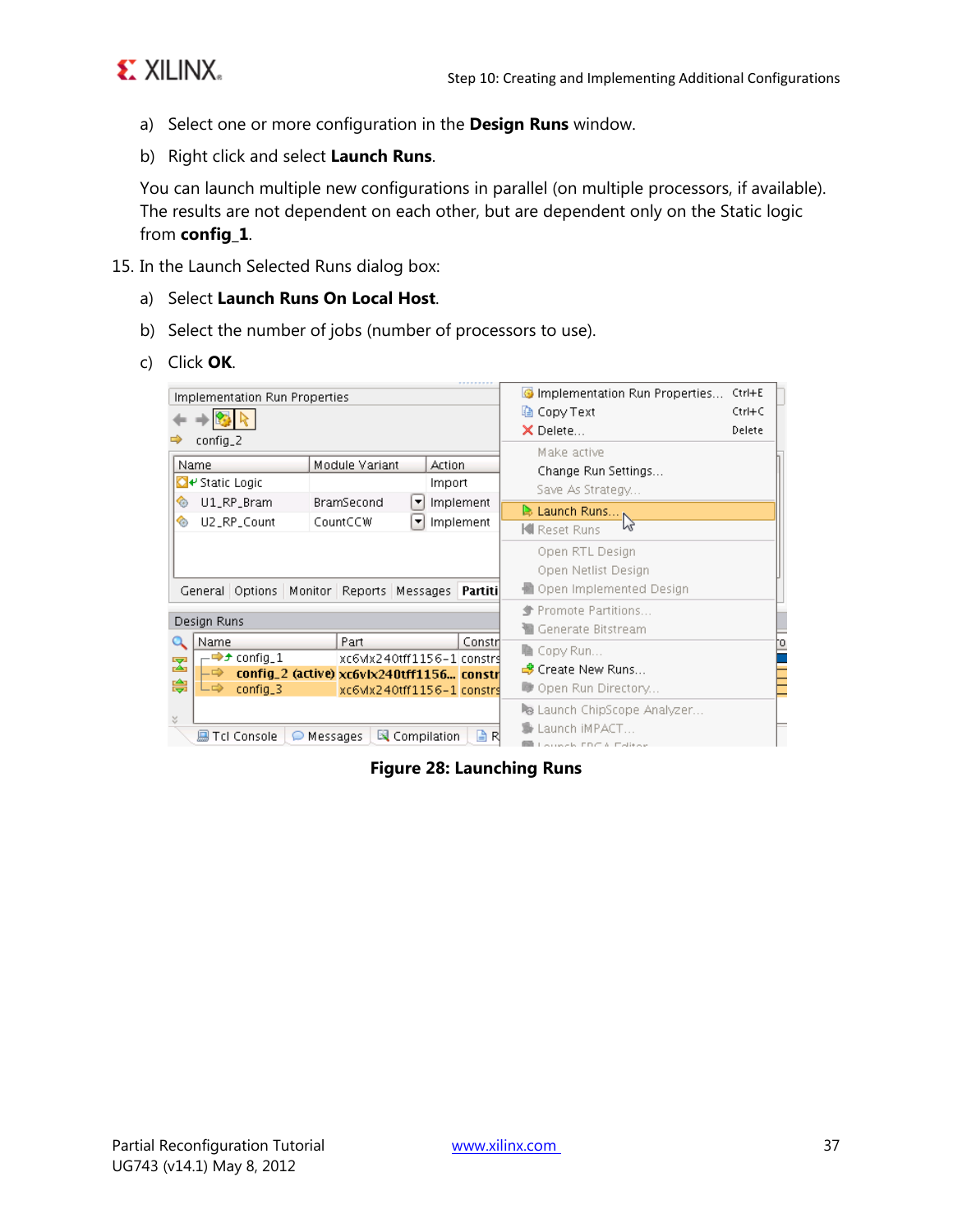### <span id="page-37-0"></span>**Step 11: Verifying Configurations**

After multiple configurations are implemented, you can compare them to verify that the static logic and partitions pins are consistent across all configurations. Run **Verify Configuration** to ensure the BIT files are compatible.

### **Running Verify Configuration on All Configurations**

To run **Verify Configuration** on all configurations:

1. From the Flow Navigator, select **Verify Configuration** under Program and Debug.



#### **Figure 29: Verifying Configuration**

- 2. Shift-click or Ctrl-click two or more configurations to verify against each other.
- 3. Note the value shown for **Verification Output File**.

Modify this value if necessary as this is the log file for **pr\_verify**. If **Verify Configuration** fails, this file will be useful for analyzing the results.

4. Click **OK**.

If the verification checks pass, the PlanAhead tool reports that no errors were found. You may now generate BIT files.

5. Click **OK**.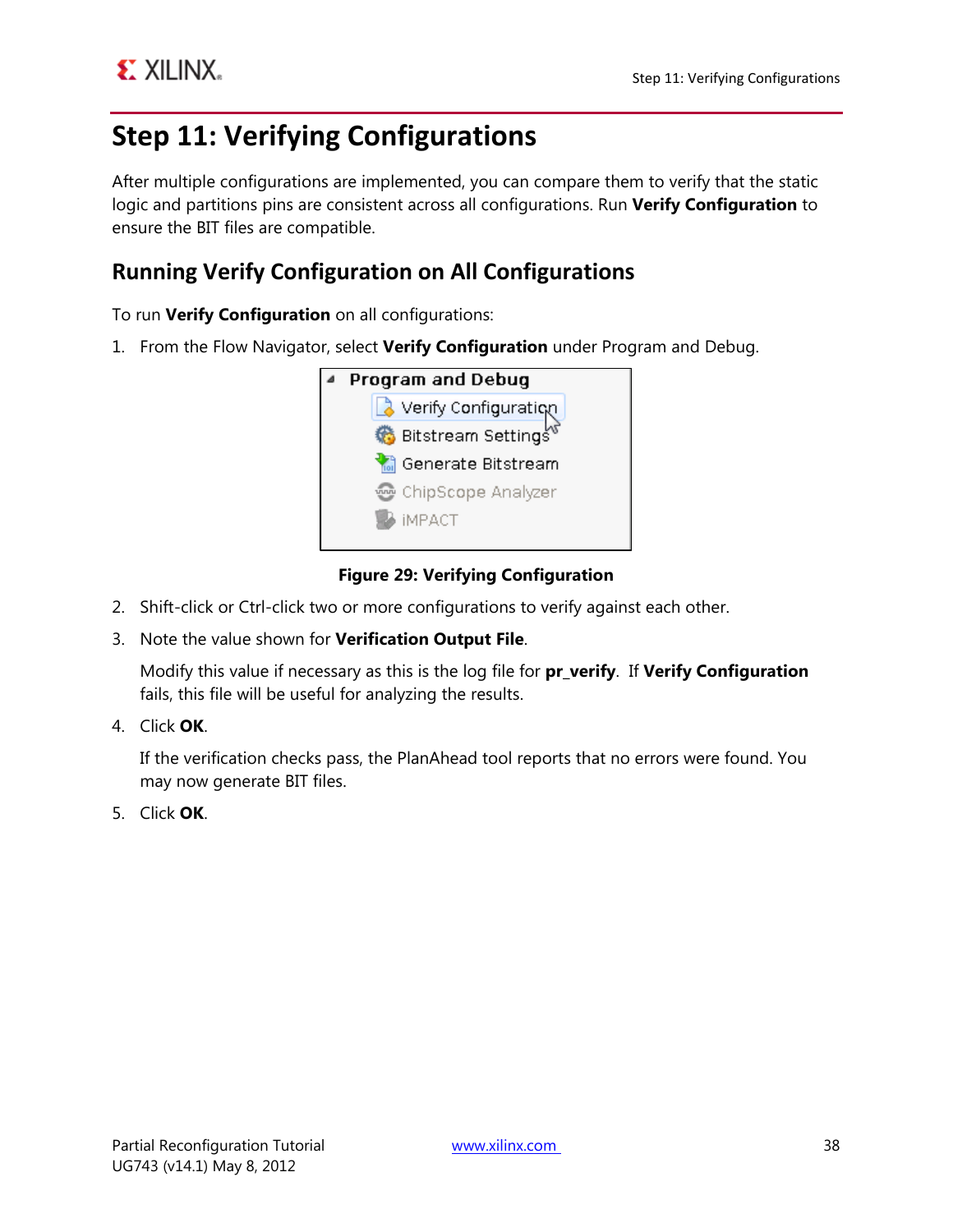

### <span id="page-38-0"></span>**Step 12: Generating and Downloading BIT Files**

For each configuration, multiple BIT files are generated.

- One full BIT file that can be used to program the FPGA initially.
- One partial BIT file for each reconfigurable partition that contains the logic for the module variants associated with the particular configuration. Any of the partial BIT files can be used to reconfigure the associated partial reconfiguration regions.

In this tutorial you created configurations with:

- BramFirst
- CountCW
- BramSecond
- CountCCW
- BramBB (optional)
- CountBB (optional)

Running BitGen on each configuration creates partial BIT files for all reconfigurable modules. Regardless of the full BIT file used to configure the device initially, you can use any of the partial BIT files to reconfigure the associated partial reconfiguration regions.

#### **Generating BIT Files for all Configurations**

To generate BIT Files for all configurations:

- 1. In the Design Runs window:
	- a) Highlight all configurations.
	- b) Right-click.
	- c) Select **Generate Bitstream**.



**Figure 30: Generate Bitstream**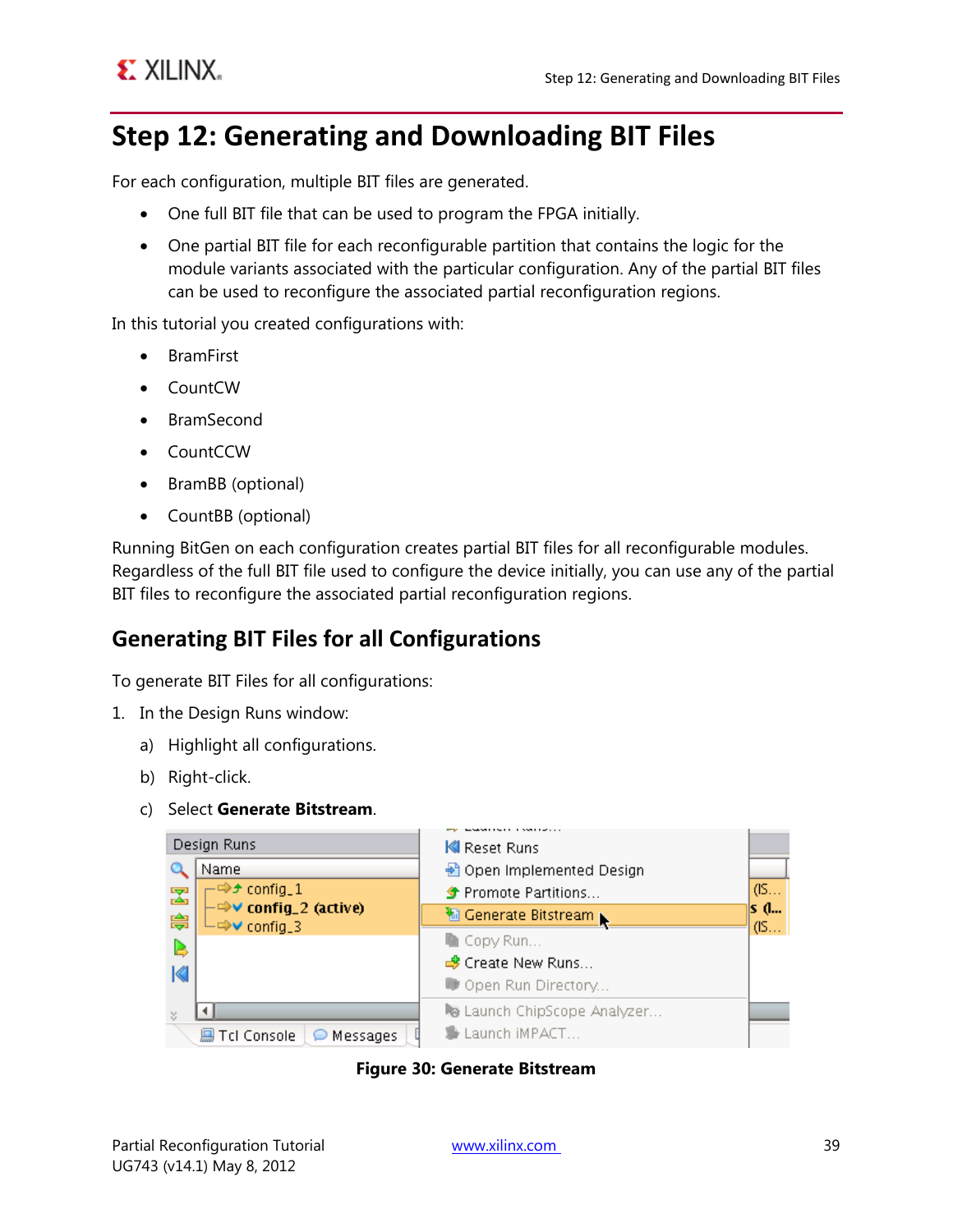

2. No special BitGen options are required to generate partial BIT files. Click **OK** in the BitGen Options dialog box to launch BitGen.

The partial BIT files are downloaded to the FPGA device in the same manner as full BIT files. You can use the iMPACT tool for BIT file downloading, verification, and debugging.

- 3. Connect the USB download cable to the ML605 board and the PC.
- 4. To start iMPACT in standalone mode, from the Flow Navigator, select **iMPACT** from the Program and Debug drop-down box.



**Figure 31: Launching iMPACT**

- 5. In the iMPACT Flows frame:
	- a) Double-click **Boundary Scan**.
	- b) Click **Initialize Chain**.
- 6. After the chain has been successfully detected:
	- a) Right-click the **xc6vlx240t** device.
	- b) Select **Assign New Configuration File**.
	- c) Select the following full BIT file:

```
<Extract_Dir>/PlanAhead/<project_name>/<project_name>.runs/config_1/
config_1.bit
```
- 7. Right-click **xc6vlx240t** again.
- 8. Select **Program**.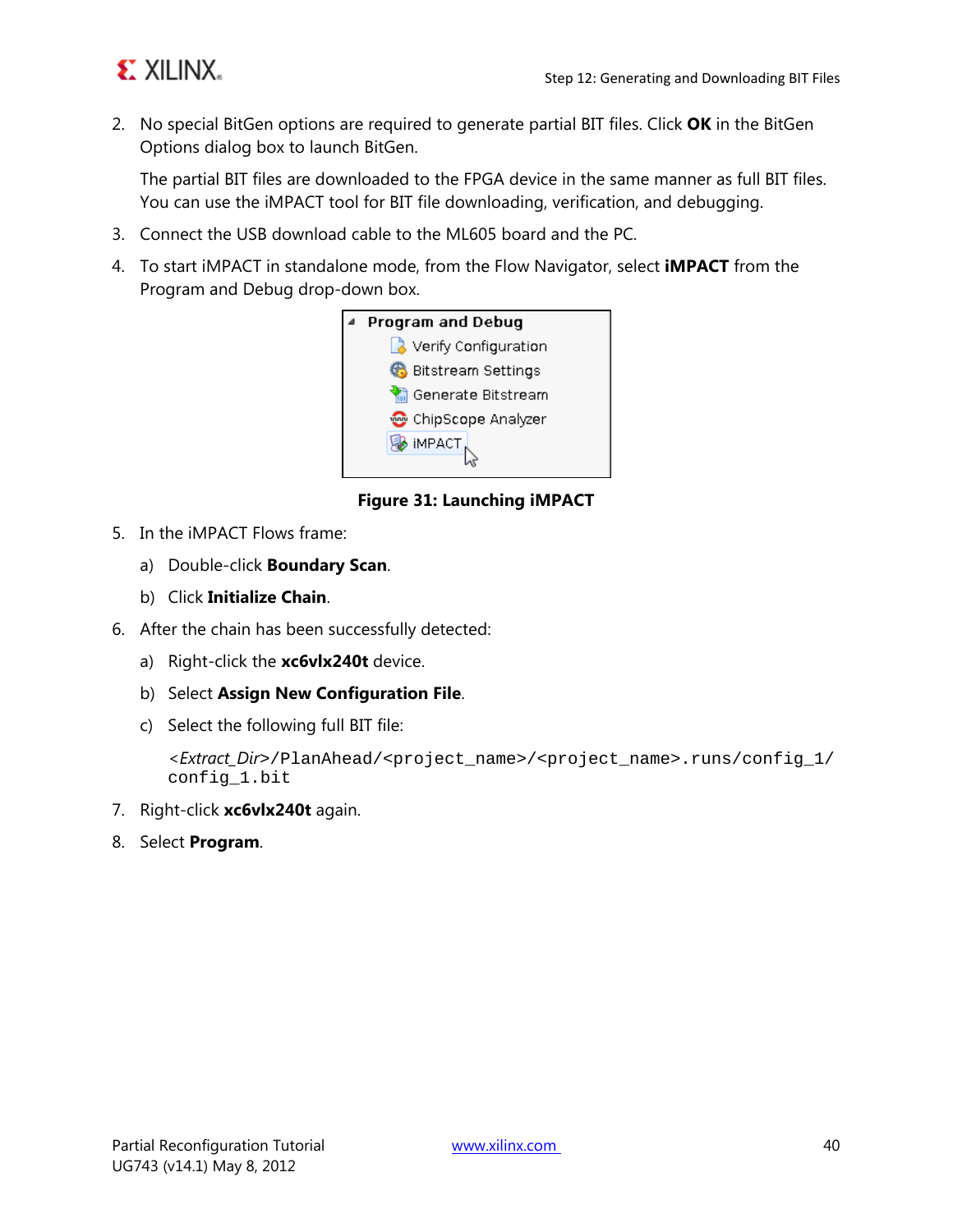



#### **Figure 32: Configuring the Device through iMPACT**

The FPGA device on the ML605 programs with the full BIT file.

#### **Associating a Partial BIT File**

To associate a partial BIT file:

- 1. Right-click the **xc6vlx240t** device.
- 2. Select Assign New Configuration File.
- 3. Select the following partial BIT file:

<*Extract\_Dir*>/PlanAhead/<project\_name>/<project\_name>.runs/config\_2/ config\_2\_U1\_RP\_Bram\_BramSecond\_partial.bit

- 4. Right-click the **xc6vlx240t** device again.
- 5. Select **Program**.